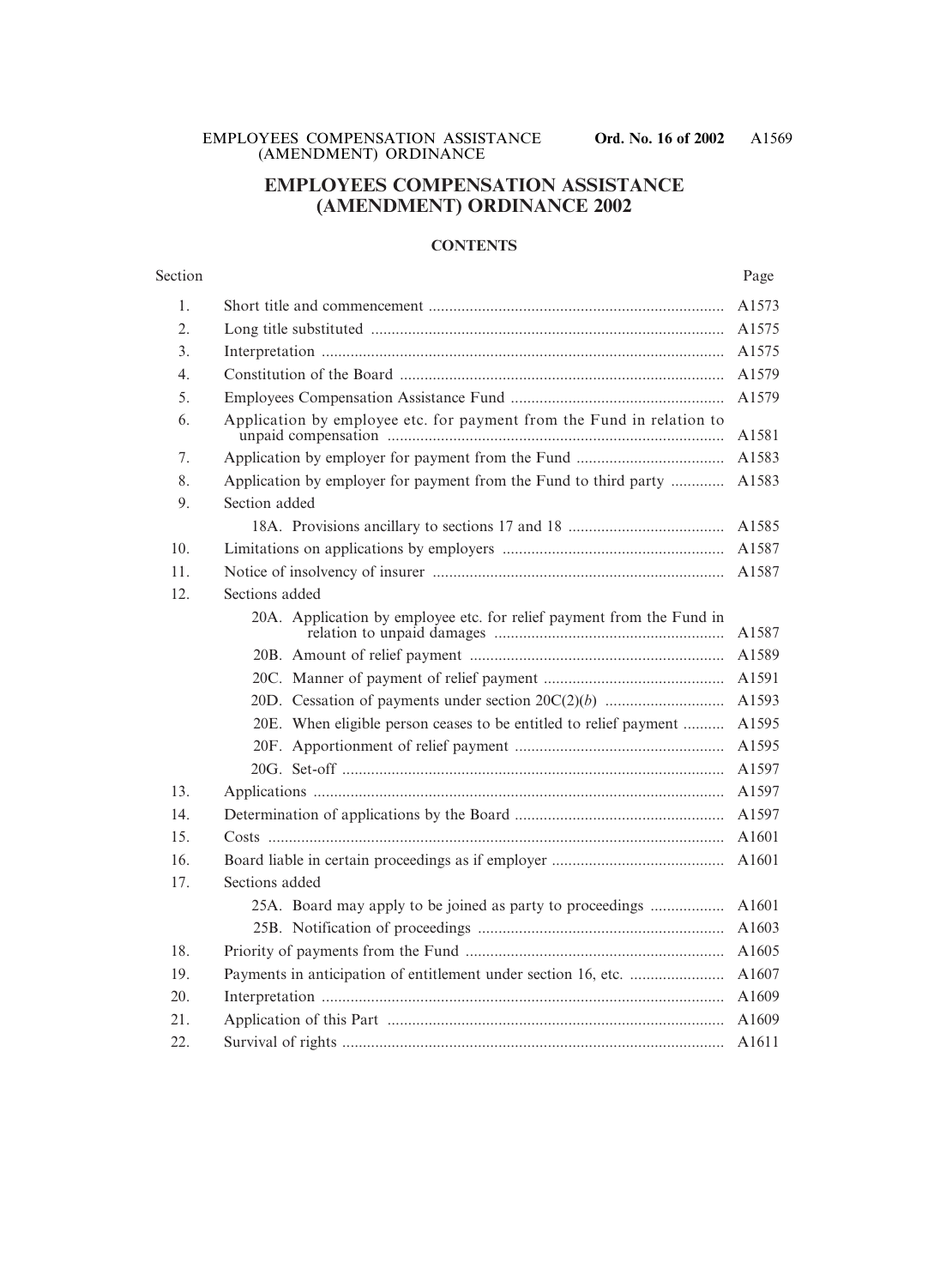#### EMPLOYEES COMPENSATION ASSISTANCE **Ord. No. 16 of 2002** (AMENDMENT) ORDINANCE

#### Section Page

| 23. | Section added                                                       |                   |  |  |
|-----|---------------------------------------------------------------------|-------------------|--|--|
|     |                                                                     | A <sub>1611</sub> |  |  |
| 24. |                                                                     |                   |  |  |
| 25. | Section added                                                       |                   |  |  |
|     |                                                                     | A1617             |  |  |
| 26. |                                                                     | A1617             |  |  |
| 27. | A1617                                                               |                   |  |  |
| 28. |                                                                     |                   |  |  |
| 29. | Section added                                                       |                   |  |  |
|     |                                                                     |                   |  |  |
| 30. | Section added                                                       |                   |  |  |
|     | 46A. Transitional provisions in relation to Employees Compensation  | A <sub>1619</sub> |  |  |
| 31. |                                                                     |                   |  |  |
| 32. | Schedule added                                                      |                   |  |  |
|     | Schedule 4 Prescribed monthly amount, prescribed relief payment and | A1623             |  |  |
| 33. |                                                                     |                   |  |  |
|     |                                                                     |                   |  |  |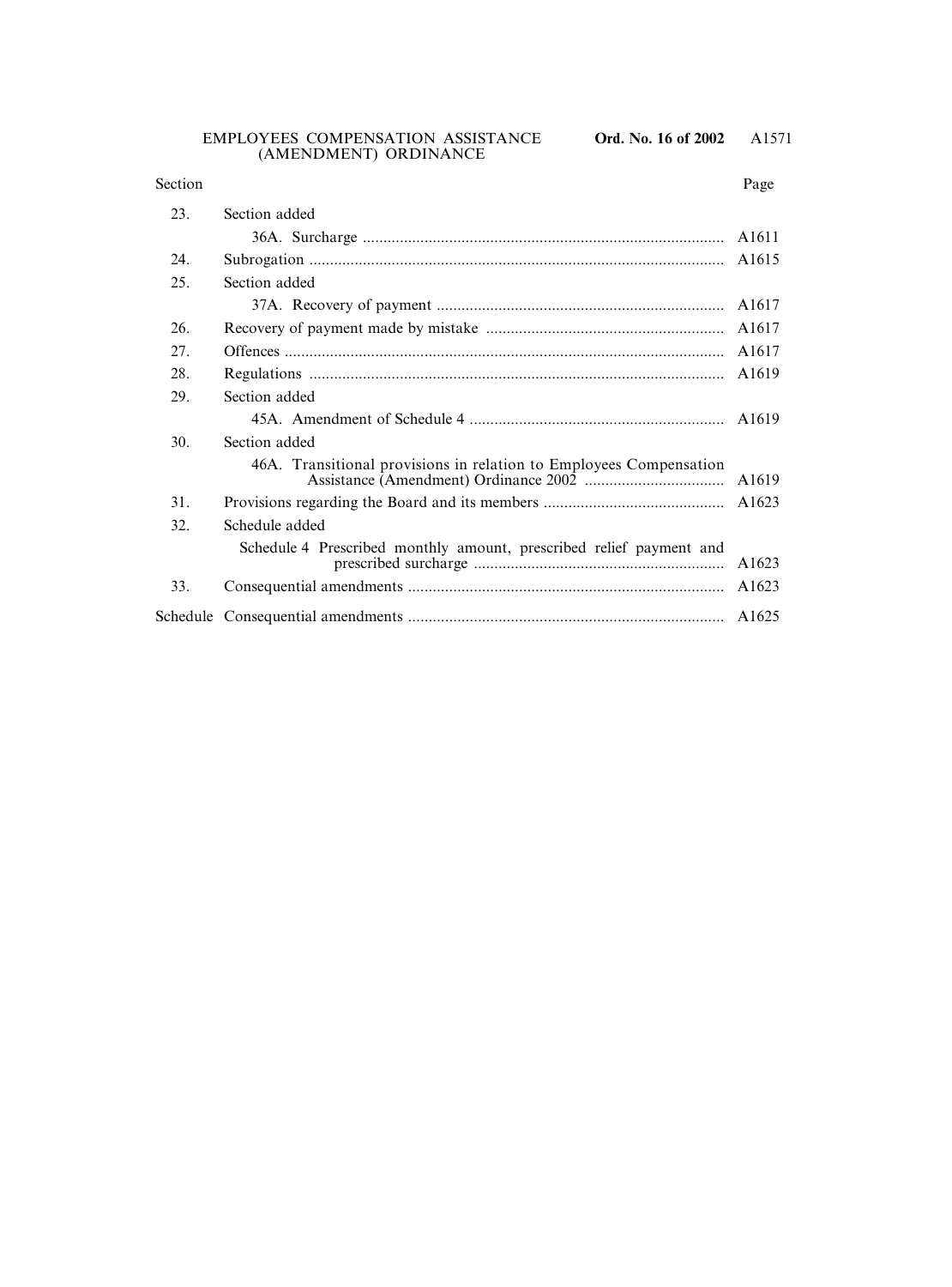## **HONG KONG SPECIAL ADMINISTRATIVE REGION**

ORDINANCE NO. 16 OF 2002



TUNG Chee-hwa Chief Executive 27 June 2002

An Ordinance to amend the Employees Compensation Assistance Ordinance to revise the scheme providing for the protection of the entitlement of employees and others to compensation for employment-related injury; for the making of relief payments to eligible persons in relation to damages for employment-related injury; to increase the membership of the Board; to revise the procedures for filing applications which may affect the Fund; to require the Board to be notified of proceedings which may affect the Fund; to empower the Board to take part in legal proceedings in order to protect the Fund; to reduce the amount of interest payable on payments from the Fund; to require employers who have failed to take out the relevant policies of insurance to pay a surcharge to the Board; and to make connected amendments, including consequential amendments to the Employees' Compensation Ordinance, the Employees' Compensation Insurance Levies Ordinance and the Employees' Compensation Insurance Levy (Rate of Levy) Order.

[1 July 2002]

Enacted by the Legislative Council.

## **1. Short title and commencement**

(1) This Ordinance may be cited as the Employees Compensation Assistance (Amendment) Ordinance 2002.

(2) Subject to subsection (3), this Ordinance shall come into operation on 1 July 2002.

(3) Section 26, section 30 (insofar as it relates to section 46A(2) to (9) of the principal Ordinance as amended by this Ordinance) and section 6 of the Schedule, shall come into operation on a day to be appointed by the Secretary for Economic Development and Labour by notice published in the Gazette.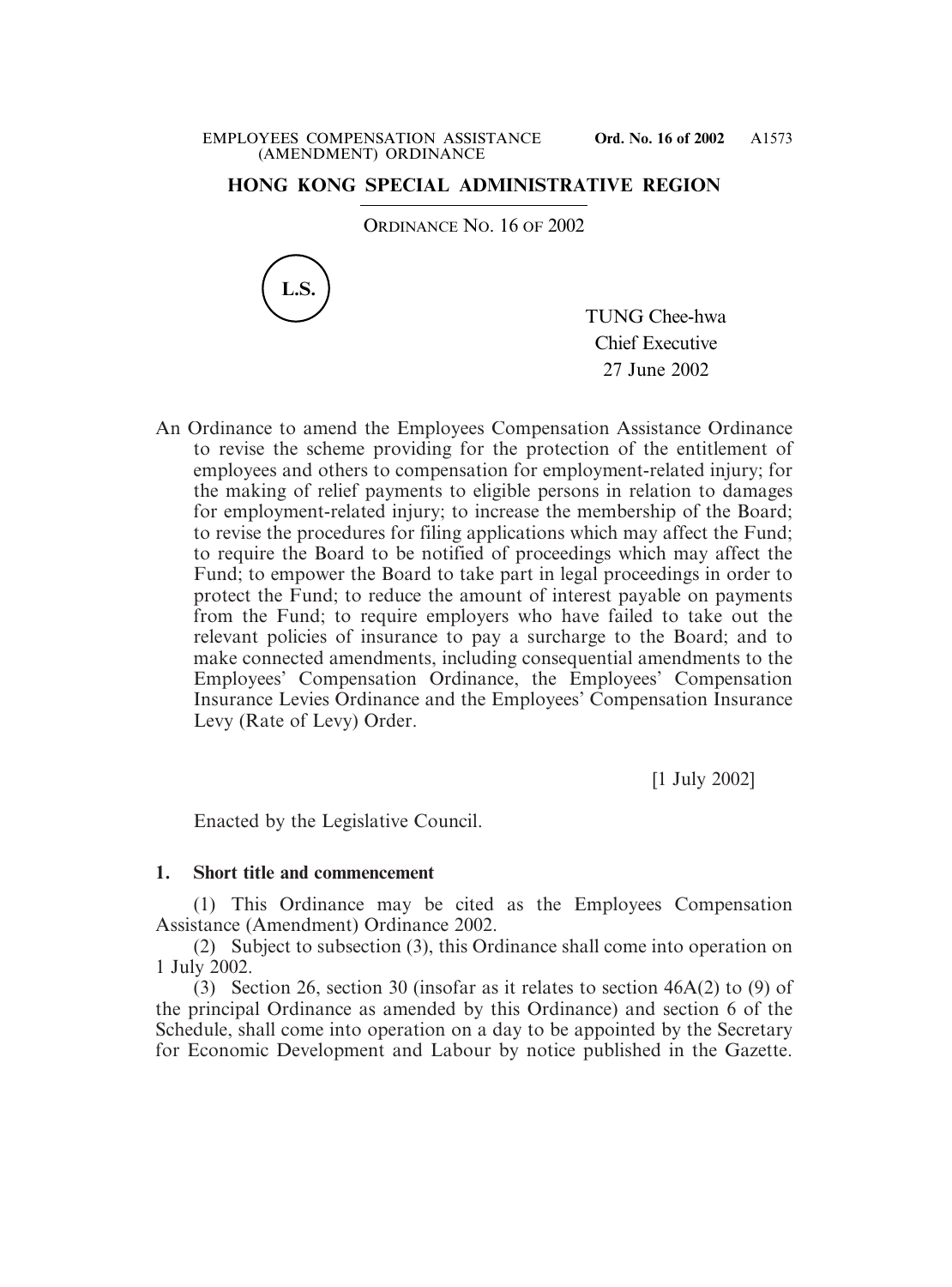### **2. Long title substituted**

The long title to the Employees Compensation Assistance Ordinance (Cap. 365) is repealed and the following substituted—

"An Ordinance to provide for the protection of the entitlement of employees and others to compensation for employment-related injury; for the making of relief payment to eligible persons in relation to damages for employment-related injury; for the establishment of a board and a fund for those purposes; and for incidental or connected matters.".

## **3. Interpretation**

Section 2 is amended—

- (*a*) by renumbering it as section 2(1);
- (*b*) in subsection (1), by adding—
	- " "cohabitee" (同居者), in relation to an employee, means any person who, at the time of the death of the employee, was living with the employee as the employee's wife or husband;
		- "eligible person" (合資格人士), in relation to a relief payment—
			- (*a*) where the employment-related injury concerned is non-fatal, means—
				- (i) the injured employee; or
				- (ii) in the case of the death of the injured employee whether before or after damages have been awarded—
					- (A) any surviving spouse or cohabitee of the injured employee;
					- (B) any surviving child of the injured employee, whether by blood or an adoption specified in subsection (2) made before the date on which the accident occurred to which the relief payment relates, who was under the age of 21 years at the time of the death of the injured employee;
					- (C) if there is no surviving spouse or cohabitee, and no surviving child, as mentioned in sub-subparagraph (A) or (B), any surviving parent of the injured employee;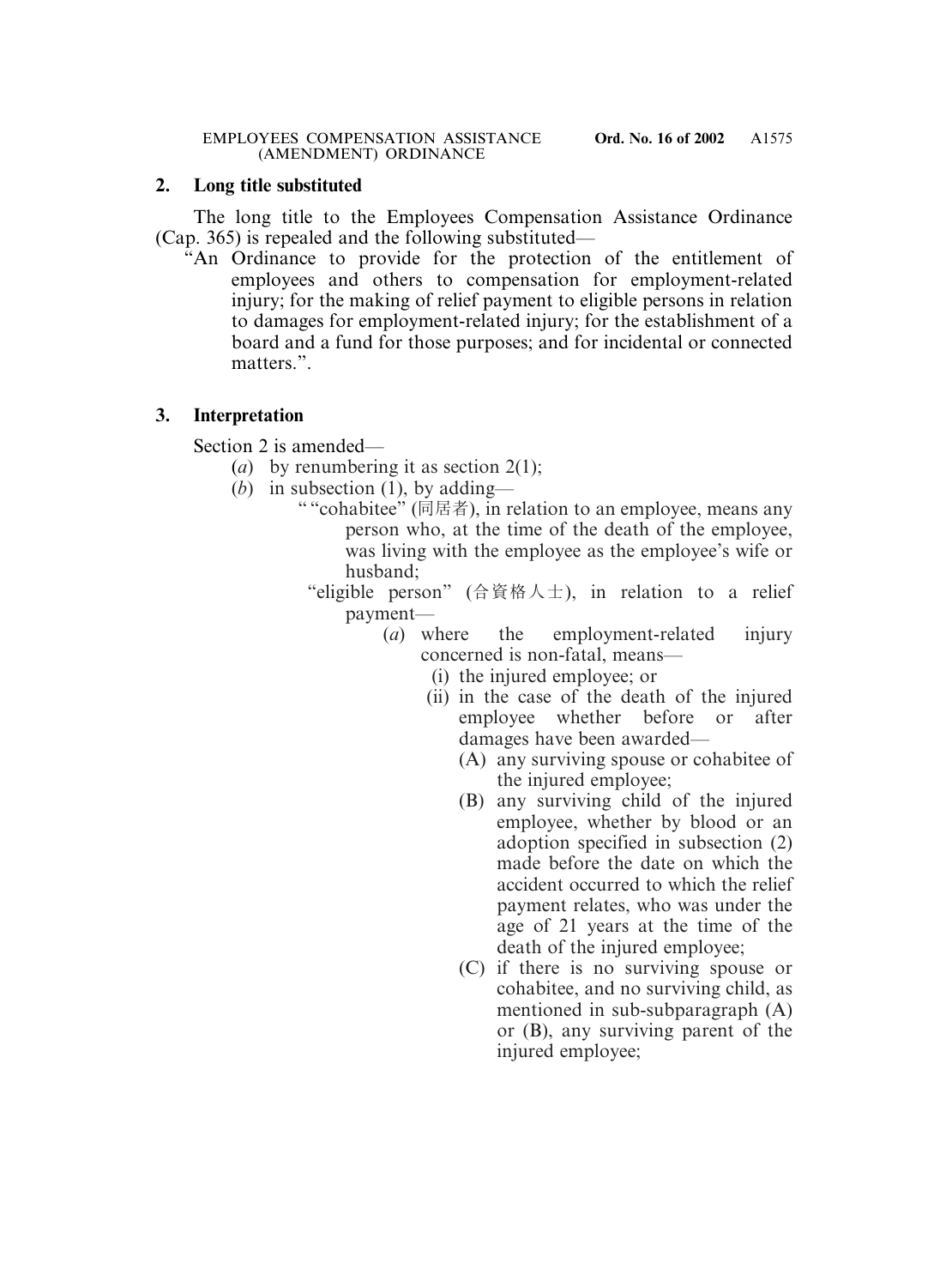- (*b*) where the employment-related injury concerned is fatal, means a person who has any of the following relationship in respect of the deceased employee, whether by blood or an adoption specified in subsection (2) made before the date on which the accident occurred to which the relief payment relates—
	- (i) a spouse or cohabitee;
	- (ii) a child;
	- (iii) a parent or grandparent; or
		- (iv) a grandson, granddaughter, stepfather, stepmother, stepson, stepdaughter, sonin-law, daughter-in-law, brother, sister, half-brother, half-sister, father-in-law, mother-in-law, brother-in-law, sister-inlaw, and child of a brother or sister of the whole blood;

"prescribed monthly amount" (訂明每月數額) means the amount specified in Part 1 of Schedule 4;

- "prescribed monthly amount (extra)" (訂明每月數額 (額外)) means the amount specified in Part 2 of Schedule 4;
- "prescribed relief payment" (訂明濟助付款) means the amount specified in Part 3 of Schedule 4;
- "prescribed surcharge" (訂明附加費) means the amount specified in Part 4 of Schedule 4;
- "relief payment" (濟助付款) means a relief payment made or which may be made from the Fund pursuant to an application under section 20A;

"severely injured relevant eligible person" (重傷的有關合資格  $\lambda \pm$ ), in relation to a relief payment, means an eligible person—

- (*a*) who falls within paragraph (*a*)(i) of the definition of "eligible person";
- (*b*) who suffers from paraplegia or quadriplegia as a result of the employment-related injury concerned such that he is unable to perform the essential actions of life without the care and attention of another person; and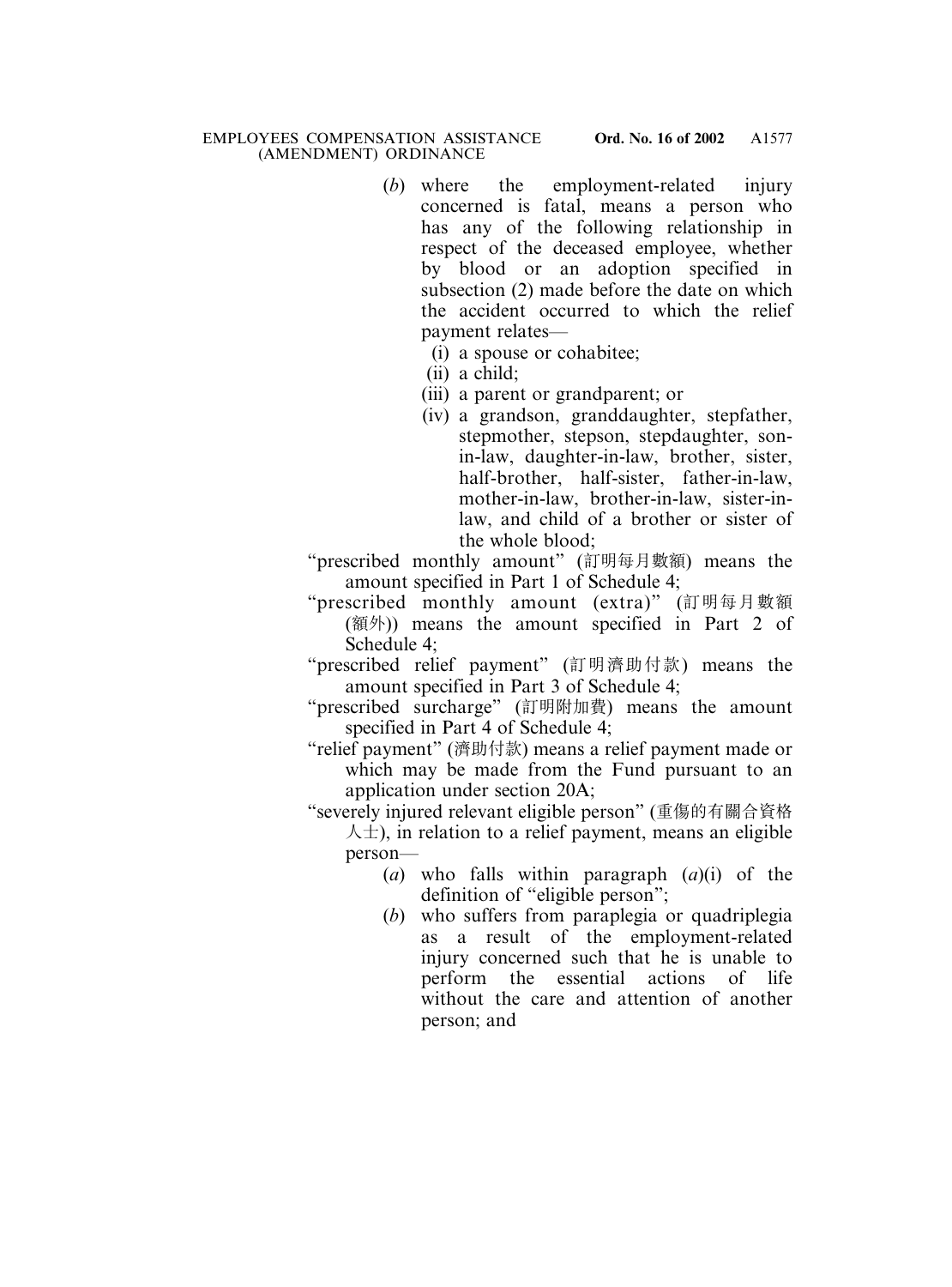(*c*) in respect of whom a court of competent jurisdiction in Hong Kong has, in relation to the employment-related injury concerned, awarded expenses for the care and attention by another person in respect of the period after the award is made;

"spouse" (配偶), in relation to an employee, does not include a person who, at the time of the death of the employee, has ceased to be the employee's spouse;";

```
(c) by adding—
```
"(2) For the purposes of the definition of "eligible person"—

- (*a*) an adoption means an adoption—
	- (i) made under an adoption order made in accordance with the Adoption Ordinance (Cap. 290);
	- (ii) to which section 17 of the Adoption Ordinance (Cap. 290) applies; or
	- (iii) made in Hong Kong in accordance with Chinese law and custom before 1 January 1973; and
- (*b*) any person so adopted shall be treated as the child of the adopter, and not as the child of any other person, and all relationships to the adopted person shall be deduced accordingly.".

# **4. Constitution of the Board**

Section 3(2)(*b*) is amended—

- (*a*) by repealing "5" and substituting "6";
- (*b*) in subparagraph (ii), by repealing "and";
- (*c*) in subparagraph (iii), by adding "and" after "law;";
- $(d)$  by adding—
	- "(iv) 1 is a person having expertise in the practice of insurance;".

# **5. Employees Compensation Assistance Fund**

Section 7(1) is amended by adding—

"(*aa*) moneys received by the Board as surcharges under section 36A;".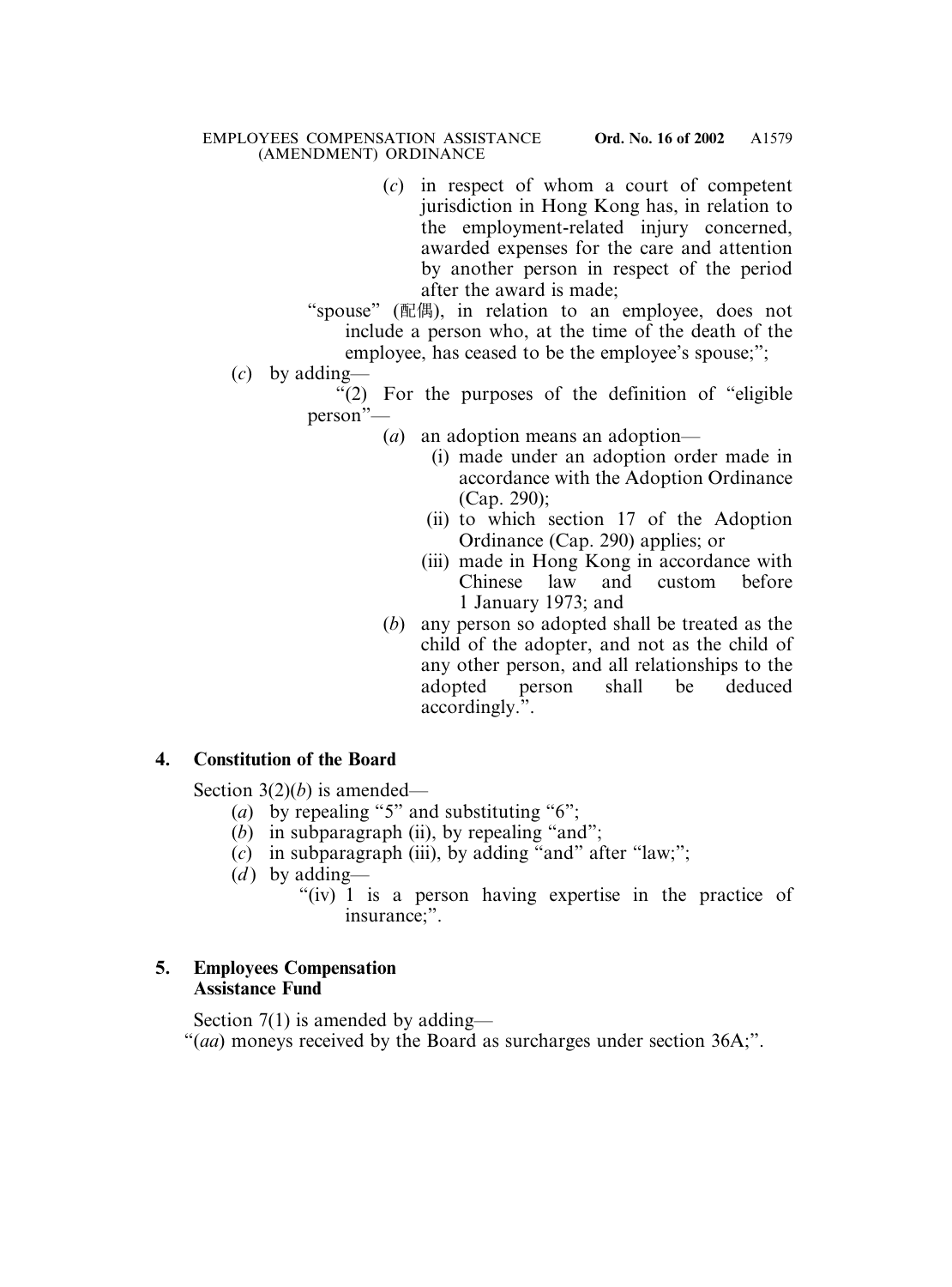## **6. Application by employee etc. for payment from the Fund in relation to unpaid compensation**

Section 16 is amended—

(*a*) by repealing subsection (1) and substituting—

"(1) A person who is unable to recover from an employer payment of an amount of compensation for which the employer is liable may apply for payment of that amount from the Fund.";

(*b*) in subsection (2), by repealing everything before paragraph (*b*) and substituting—

> "(2) For the purpose of this section an employer is not to be regarded as liable for the payment of an amount of compensation unless—

- (*a*) the amount is payable—
	- (i) pursuant to a judgment or order of a court or tribunal of competent jurisdiction in Hong Kong;
	- (ii) by virtue of section  $16A(9)$  of the Employees' Compensation Ordinance (Cap. 282) following an assessment of compensation by the Commissioner under that section; or
	- (iii) pursuant to a Certificate of Compensation Assessment for Fatal Case or Review Certificate of Compensation Assessment for Fatal Case issued under the Employees' Compensation Ordinance (Cap. 282);";
- (*c*) by repealing subsection (3) and substituting—

 $(3)$  For the purpose of this section a person is not to be regarded as being unable to recover from an employer payment of an amount of compensation for which the employer is liable unless the person has taken such proceedings to recover payment of the amount—

- (*a*) from, wherever applicable—
	- (i) the employer;
	- (ii) the principal contractor who is liable to pay compensation to the person under section 24 of the Employees' Compensation Ordinance (Cap. 282); and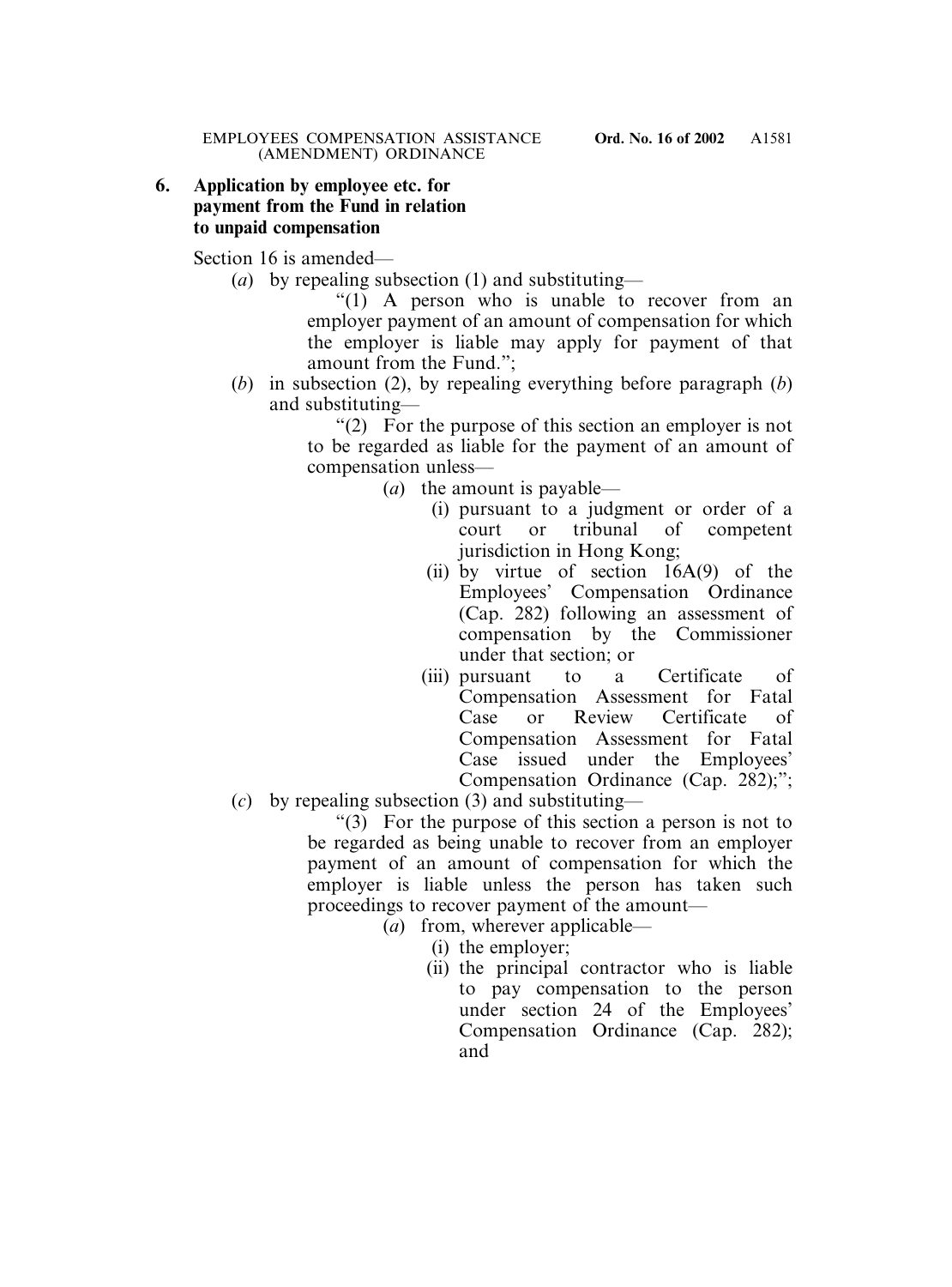- (iii) an insurer who has issued a policy of insurance—
	- (A) which is in force in relation to the injured employee at the time of the accident concerned; and
	- (B) indemnifying the employer, or the principal contractor mentioned in subparagraph (ii), in respect of such liability; and
- (*b*) as are reasonable in the circumstances, having regard to the likely cost of such proceedings, the resources available to the person and the amount likely to be recovered from, wherever applicable, the employer, the principal contractor and the insurer."

## **7. Application by employer for payment from the Fund**

Section 17 is amended—

- (*a*) by renumbering it as section 17(1);
- (*b*) in subsection  $(1)(b)$ , by adding "or deceased" after "injured";
- (*c*) in subsection  $(1)(c)(ii)$ , by adding "as specified in a notice under section 20 published in the Gazette" after "insolvent";
- (*d*) by adding—

"(2) A principal contractor who has taken out a policy of insurance in accordance with section 40(1B) of the Employees' Compensation Ordinance (Cap. 282) is entitled to make an application under subsection (1) irrespective of whether the notice concerned under section 20 is published in the Gazette before, on or after the commencement of this subsection.

(3) Any reference to an employer in any other provision of this Ordinance which relates to this section shall be construed to include a principal contractor to whom subsection (2) applies.".

# **8. Application by employer for payment from the Fund to third party**

Section 18 is amended—

(*a*) by renumbering it as section 18(1);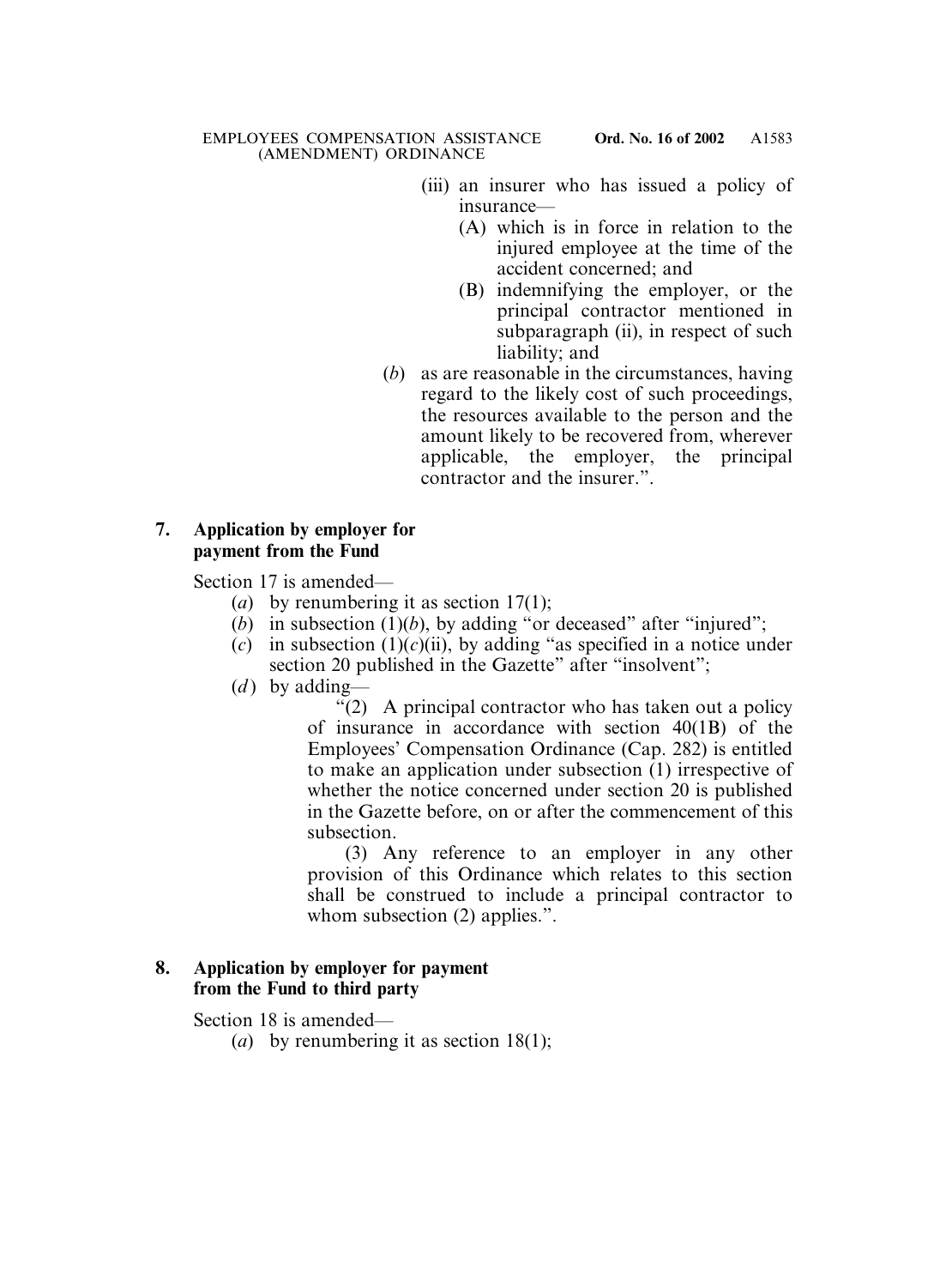#### EMPLOYEES COMPENSATION ASSISTANCE **Ord. No. 16 of 2002** (AMENDMENT) ORDINANCE

- (*b*) in subsection  $(1)(b)$ , by adding "or deceased" after "injured";
- $(c)$  in subsection  $(1)(c)$ , by adding "as specified in a notice under section 20 published in the Gazette" after "insolvent";
- $(d)$  by adding—

"(2) A principal contractor who has taken out a policy of insurance in accordance with section 40(1B) of the Employees' Compensation Ordinance (Cap. 282) is entitled to make an application under subsection (1) irrespective of whether the notice concerned under section 20 is published in the Gazette before, on or after the commencement of this subsection.

(3) Any reference to an employer in any other provision of this Ordinance which relates to this section shall be construed to include a principal contractor to whom subsection (2) applies.".

### **9. Section added**

The following is added—

### "**18A. Provisions ancillary to sections 17 and 18**

(1) An application under section 17 or 18 shall be made by an employer not later than 180 days after the date on which the employer is entitled to make the application.

(2) An employer who fails to comply with subsection (1) in the case of section 17 shall not be entitled to any payment from the Fund in relation to the application to which the failure relates.

(3) Where an employer makes an application under section 18 after the expiration of 180 days after the date on which the employer is entitled to make the application, no interest, or surcharge payable under the Employees' Compensation Ordinance (Cap. 282), as the case may be, is payable on the amount to which the application relates in respect of the period beginning on that expiration and ending on the date on which the application is made.

(4) No interest, or surcharge payable under the Employees' Compensation Ordinance (Cap. 282), as the case may be, is payable on the amount to which an application under section 18 relates in respect of the period beginning on the date of the application and ending upon the expiration of 180 days after that date.".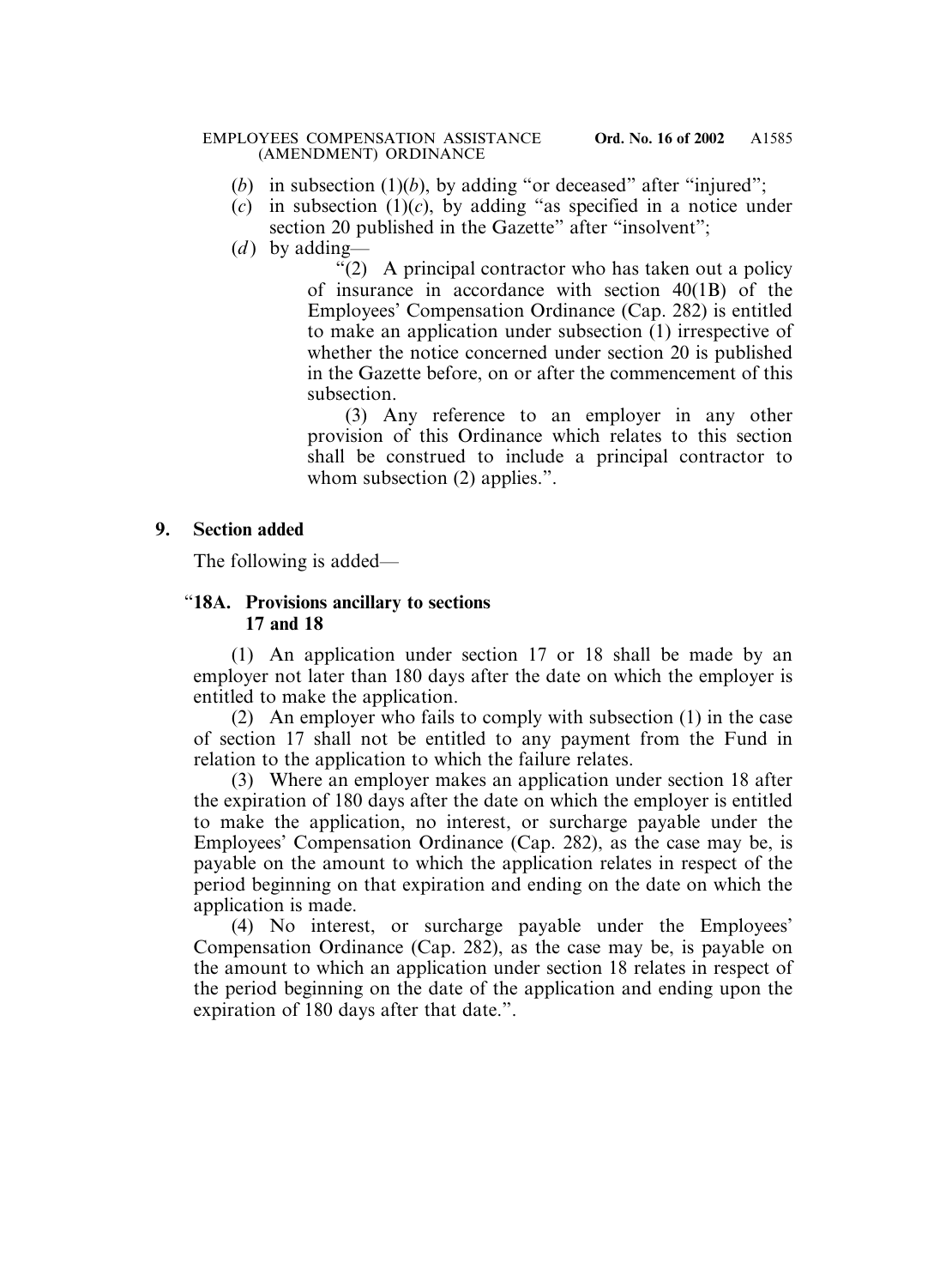## **10. Limitations on applications by employers**

### Section 19(1) is amended—

- (*a*) in paragraph (*a*), by repealing "by the employer";
- (*b*) in paragraph (*b*), by repealing "of insolvency given under this Part" and substituting "under section 20 published in the Gazette".

## **11. Notice of insolvency of insurer**

Section  $20(2)(a)$  is repealed and the following substituted—

"(*a*) shall be in a form specified by the Board;".

## **12. Sections added**

The following are added—

## "**20A. Application by employee etc. for relief payment from the Fund in relation to unpaid damages**

(1) An eligible person who is unable to recover from an employer payment of an amount of damages for which the employer is liable may apply for a relief payment of that amount from the Fund.

(2) For the purposes of this section, an employer is not to be regarded as liable for the payment of an amount of damages unless the amount is payable pursuant to a judgment or order of a court of competent jurisdiction in Hong Kong.

(3) For the purpose of this section, an eligible person is not to be regarded as being unable to recover from an employer payment of an amount of damages for which the employer is liable unless the eligible person has taken such proceedings to recover payment of the amount—

- (*a*) from, wherever applicable—
	- (i) the employer; and
	- (ii) an insurer who has issued a policy of insurance—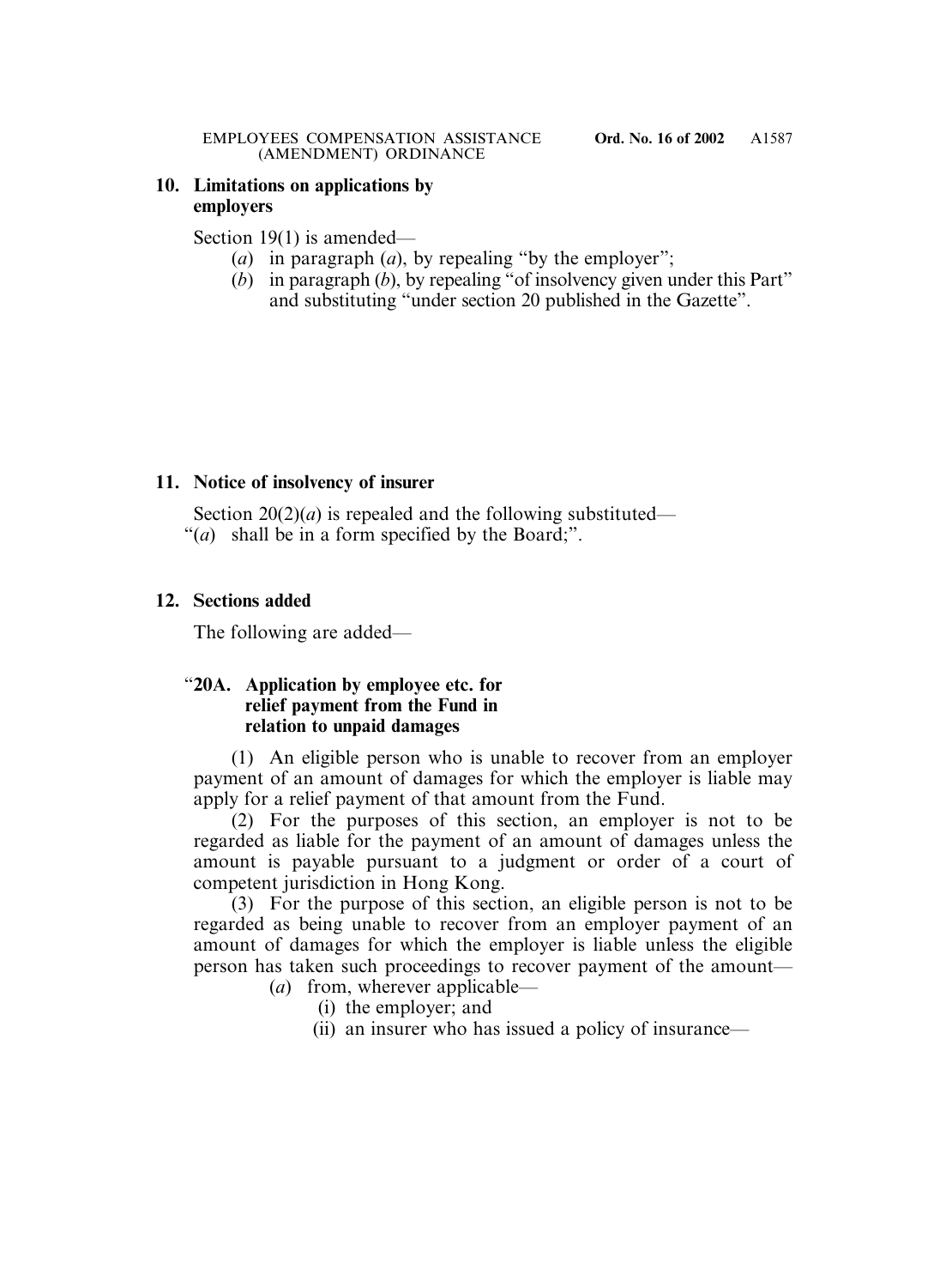- (A) which is in force in relation to the injured employee at the time of the accident concerned; and
- (B) indemnifying the employer in respect of such liability; and
- (*b*) as are reasonable in the circumstances, having regard to the likely cost of such proceedings, the resources available to the eligible person and the amount likely to be recovered from, wherever applicable, the employer and the insurer.
- (4) Where—
	- (*a*) an eligible person falls within paragraph (*a*)(ii) of the definition of "eligible person";
	- (*b*) the death of the injured employee concerned occurs before damages have been awarded; and
	- (*c*) any amount of damages for which the employer concerned is liable is unable to be recovered from the employer,

then the eligible person shall be deemed to be an eligible person who falls within subsection (1) in respect of those damages notwithstanding that the eligible person—

- (*d*) is not mentioned in the judgment or order concerned mentioned in subsection (2); and
- (*e*) is unable to take any proceedings mentioned in subsection (3).

# **20B. Amount of relief payment**

(1) Subject to section 20A(2) and subsection (3), the amount of a relief payment to an eligible person shall be the amount of damages for which the employer is liable to pay the eligible person after that amount is reduced by—

- (*a*) the amount, if any, of compensation which has been paid or is payable under the Employees' Compensation Ordinance (Cap. 282) in respect of the injured employee in relation to the accident concerned; and
- (*b*) the amount, if any, of those damages already paid by the employer.

(2) Subject to section 20A(2) and subsection (3), the aggregate amount of relief payment to one or more eligible persons who fall within section 20A(4) in the case of a particular injured employee shall be the amount of damages for which the employer concerned is liable to pay in relation to the accident concerned after that amount is reduced by—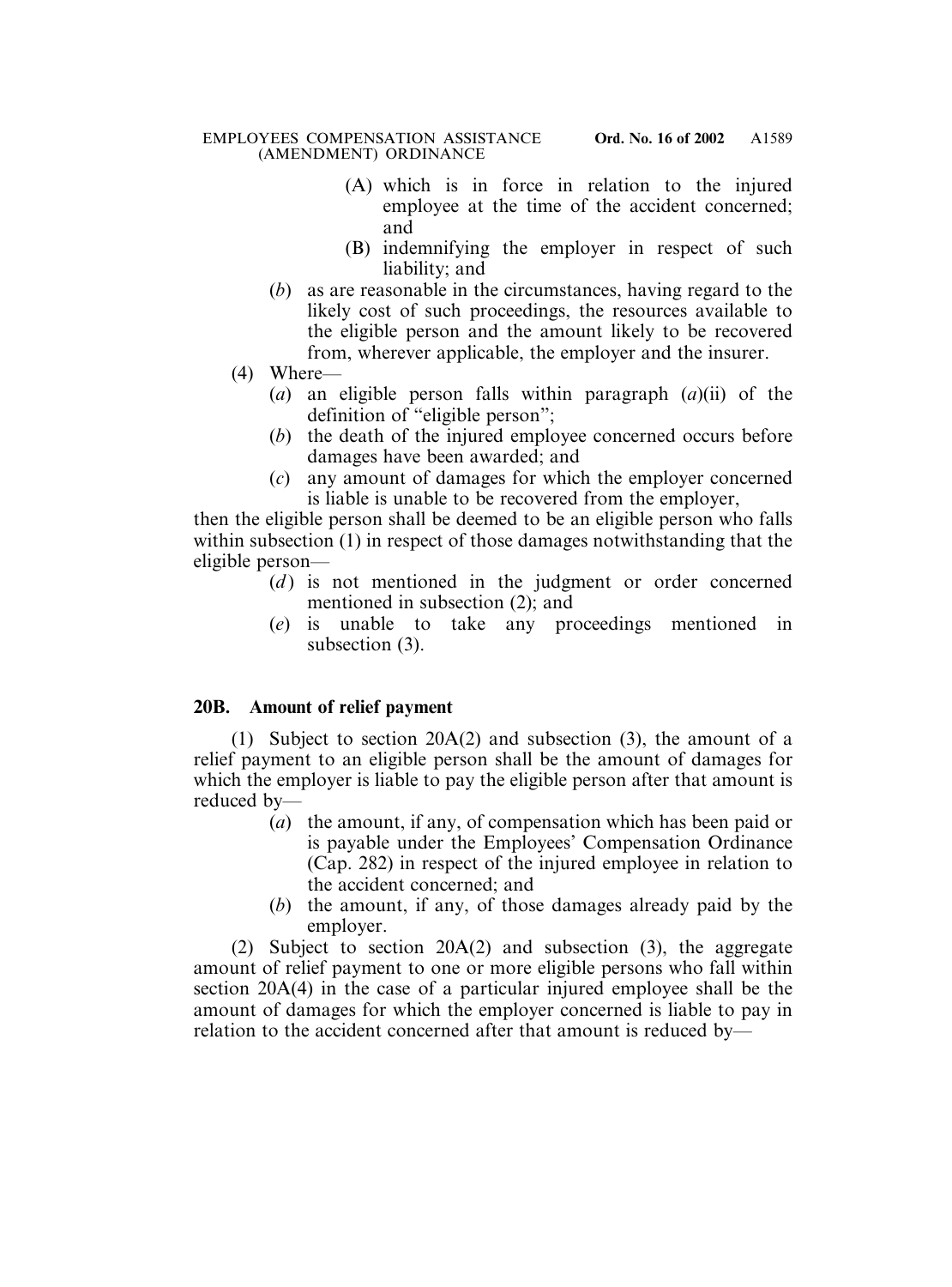#### EMPLOYEES COMPENSATION ASSISTANCE **Ord. No. 16 of 2002** (AMENDMENT) ORDINANCE

- (*a*) the amount of compensation which has been paid or is payable under the Employees' Compensation Ordinance (Cap. 282) in respect of the injured employee in relation to that accident; and
- (*b*) the amount, if any, of those damages already paid by the employer.

(3) Notwithstanding the definitions of "compensation" and "damages", for the purposes of determining the amount of a relief payment—

- (*a*) any interest payable on any amount; and
- (*b*) any costs,

arising from proceedings in respect of any damages or compensation claim shall not be included.

- (4) For the avoidance of doubt, it is hereby declared that where—
	- (*a*) a non-fatal injury gives rise to a relief payment in relation to an eligible person who is the injured employee; and
	- (*b*) that eligible person subsequently dies,

then the balance, if any, of the relief payment shall be paid to the other eligible persons, if any—

- (*c*) remaining in relation to that first-mentioned eligible person; and
- (*d*) falling within paragraph  $(a)(ii)$  of the definition of "eligible" person".

# **20C. Manner of payment of relief payment**

(1) Subject to subsections (3), (4) and (5) and sections 20D to 20G, where the amount of a relief payment does not exceed the prescribed relief payment, the Board shall pay the amount in full to the eligible person or eligible persons, as the case may be.

(2) Subject to subsections (3), (4) and (5) and sections 20D to 20G, where the amount of a relief payment exceeds the prescribed relief payment, the Board shall pay the amount to the eligible person or eligible persons, as the case may be, as follows—

- (*a*) a first payment equivalent to the prescribed relief payment; and
- (*b*) subject to section 20D, subsequent monthly payments at the rate of—
	- (i) the prescribed monthly amount; or
	- (ii) the monthly earnings of the injured employee at the time of the accident concerned,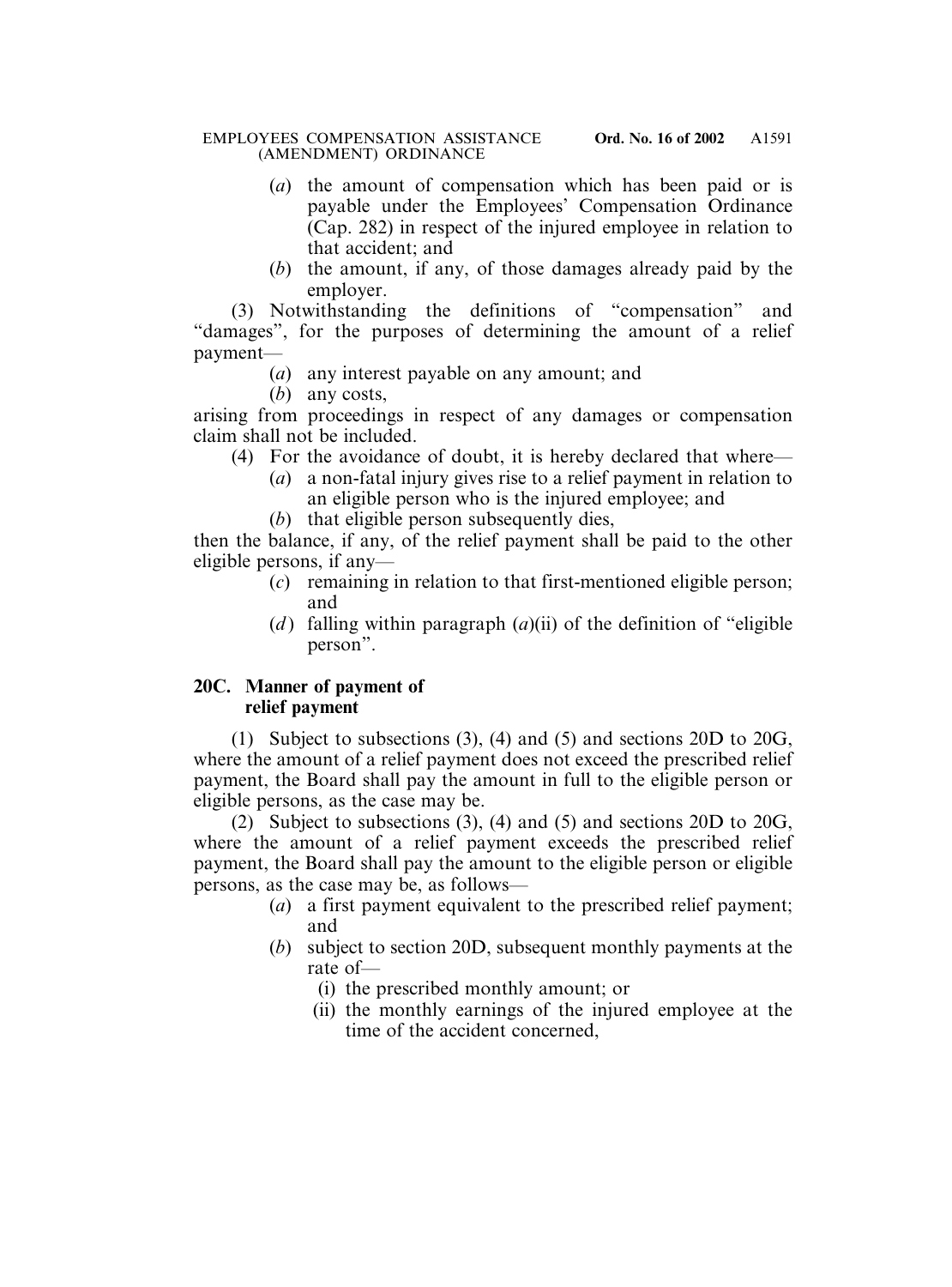whichever is the higher, together with, in the case of an eligible person who is a severely injured relevant eligible person, the prescribed monthly amount (extra).

(3) A surviving child who was an eligible person falling within paragraph (*a*)(ii)(B) of the definition of "eligible person" at the time of the death of the injured employee—

- (*a*) shall be entitled to the payment under subsection (1) or  $(2)(a)$  notwithstanding that he has attained the age of 21 years or above at the time the payment is made;
- (*b*) shall not be entitled to a payment under subsection (2)(*b*) if he has attained the age of 21 years or above at the time the payment would, but for this paragraph, be made.

(4) Where 2 or more eligible persons are entitled to receive a relief payment, the amount of relief payment paid to each eligible person shall not exceed the amount to which they are respectively entitled under section 20F.

(5) For the purposes of calculating the rate of payments under subsection  $(2)(b)$ , the monthly earnings of the employee concerned shall mean the employee's earnings as determined in accordance with section 11 of the Employees' Compensation Ordinance (Cap. 282).

## **20D. Cessation of payments under section 20C(2)(***b***)**

(1) Payments under section 20C(2)(*b*) (other than a prescribed monthly amount (extra)) shall be payable until—

- (*a*) subject to section 20G, the amount of relief payment has been fully paid; or
- (*b*) in the case of each eligible person entitled to receive such payments, the person—
	- (i) dies; or
	- (ii) ceases to be entitled to receive such payments pursuant to section 20E,

whichever is the earlier.

(2) A prescribed monthly amount (extra) under section 20C(2)(*b*) shall be payable until—

- (*a*) subject to section 20G, the amount of relief payment has been fully paid; or
- (*b*) the severely injured relevant eligible person entitled to receive such payment—
	- (i) dies; or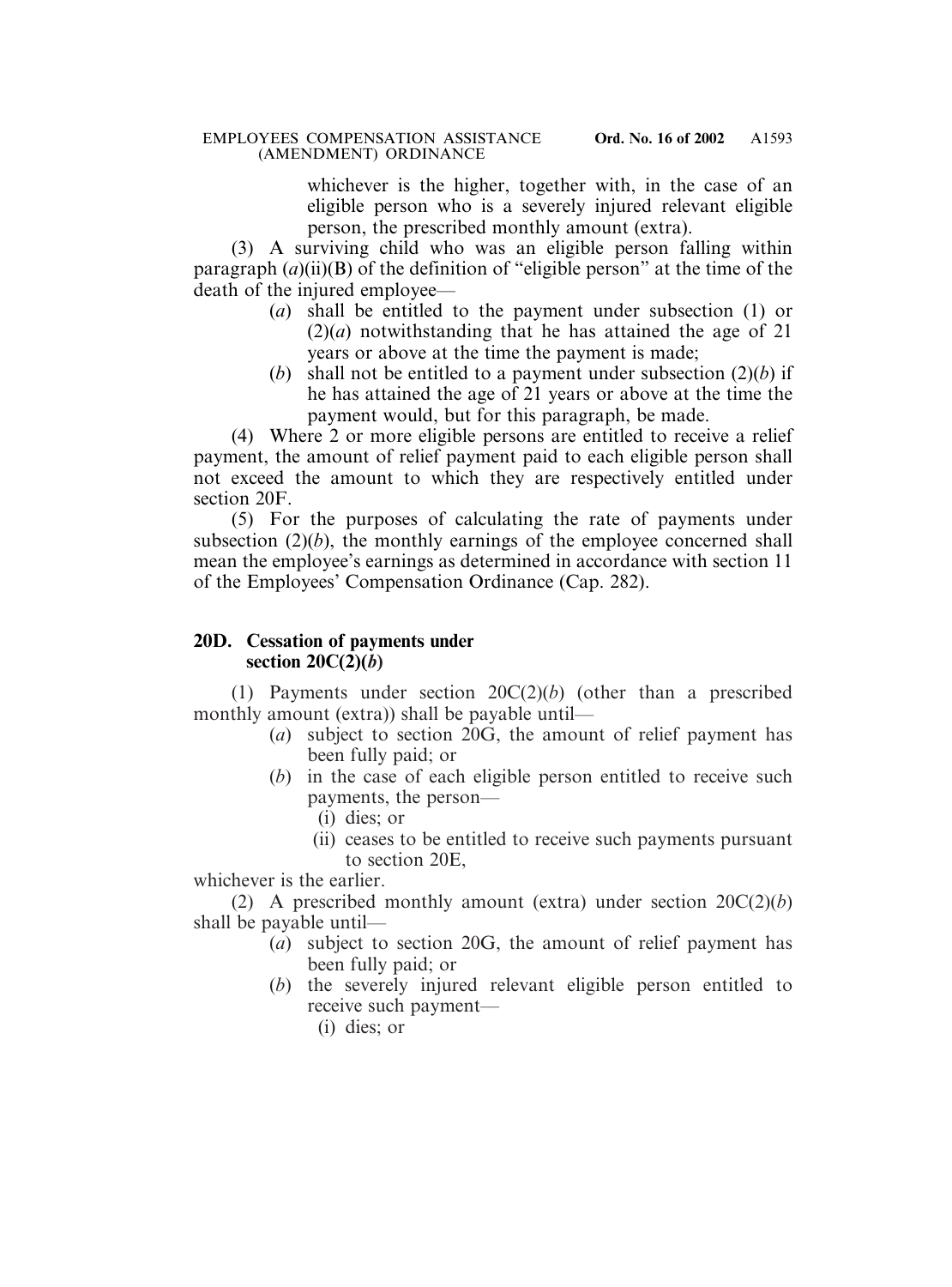(ii) has been fully paid the amount to which he is entitled, whether as relief payment or payment of damages from the employer or insurer concerned, including any combination thereof,

whichever is the earlier.

## **20E. When eligible person ceases to be entitled to relief payment**

An eligible person shall cease to be entitled to a relief payment where—

- (*a*) subject to section 20C(3) in the case of an eligible person falling within paragraph (*a*)(ii)(B) of the definition of "eligible person", the person attains the age of 21 years;
- (*b*) the eligible person has been paid the amount to which the eligible person is entitled, whether as relief payment or payment of damages from the employer concerned, including any combination thereof.

# **20F. Apportionment of relief payment**

(1) Where 2 or more eligible persons are entitled to receive a relief payment in respect of a deceased employee, then the relief payment shall be apportioned as follows—

- (*a*) either—
	- (i) on a pro rata basis in accordance with the respective amounts awarded to the eligible persons by the court mentioned in section 20A(2); or
	- (ii) on an equal share basis if subparagraph (i) is not applicable or that court has not otherwise made an order on how the amount of damages should be apportioned amongst the eligible persons;
- (*b*) where an eligible person has died or is no longer entitled to a relief payment, the relief payment shall be re-apportioned to the remaining eligible persons in proportion to the outstanding amount of relief payment respectively due to them;
- (*c*) where an eligible person makes a successful application to the Board for a relief payment at a time when the payments under section  $20C(2)(b)$  are being made to other eligible persons, the payments shall be re-apportioned—
	- (i) from the date the Board makes a determination under section 22 that the first-mentioned eligible person is entitled to the relief payment; and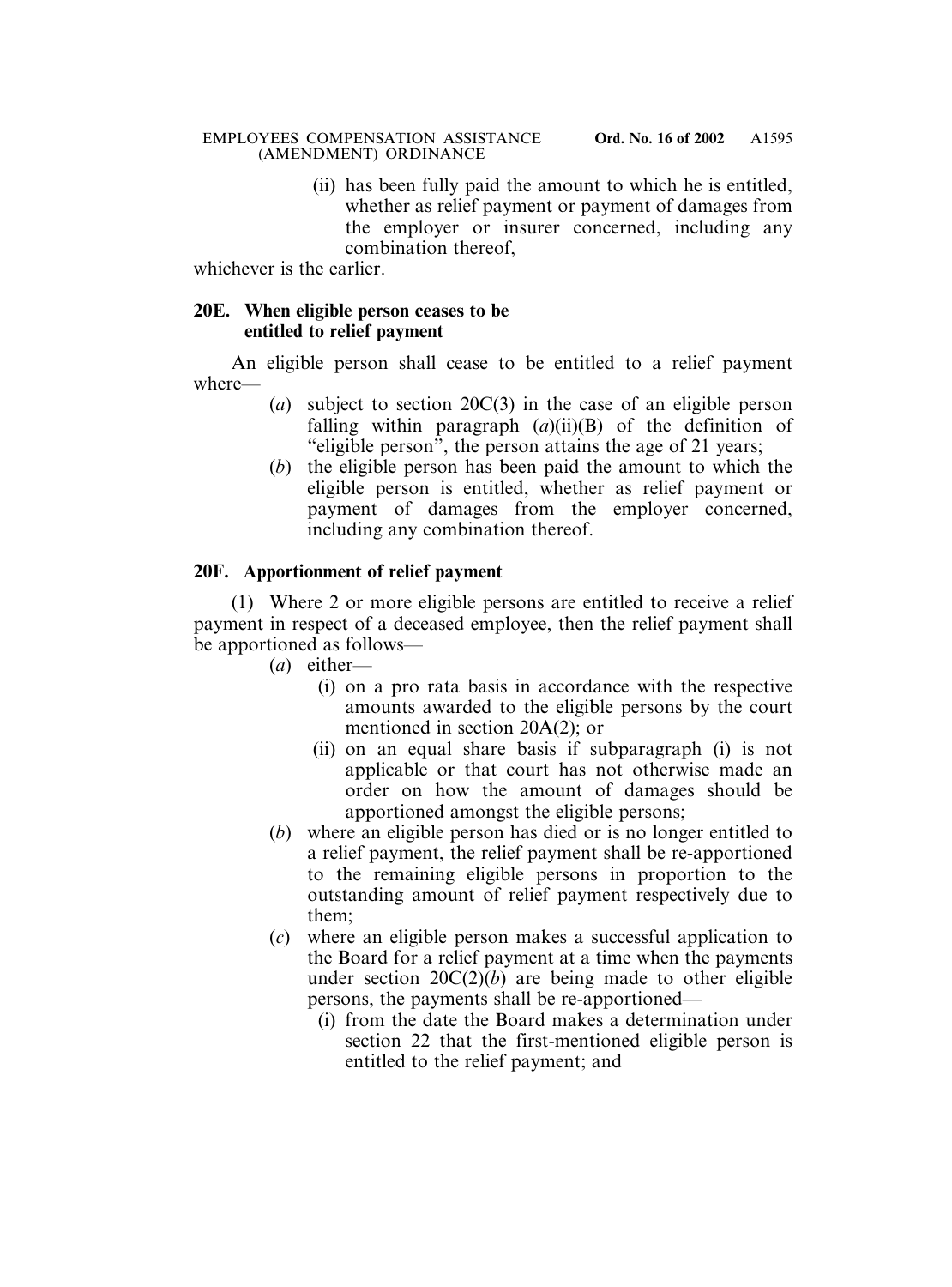(ii) to the first-mentioned eligible person and the other eligible persons in proportion to the outstanding amount of relief payment respectively due to them.

(2) For the avoidance of doubt, it is hereby declared that the reapportionment of a relief payment under this section shall correspond with whichever of subsection  $(1)(a)(i)$  or  $(ii)$  is applicable to the relief payment.

## **20G. Set-off**

Where an eligible person—

- (*a*) is receiving payments under section 20C(2)(*b*); and
- (*b*) during the course of receiving the payments, receives any payment of an amount of damages in relation to the injury to which the payments relate,

then the Board shall set-off from the outstanding amount of the payments due to the eligible person the amount of damages (including damages by way of indemnity) so received by the eligible person.".

## **13. Applications**

Section 21 is amended—

- (*a*) in subsection (1)(*b*), by repealing "prescribed manner and form" and substituting "manner and form specified by the Board";
- (*b*) by repealing subsection  $(4)(a)$  and substituting—
	- "(*a*) require the employer (or the employer's representative) or the employee or his member of the family or representative, the employer's insurer or any other employee of the employer to furnish such information or particulars relating to an application; and".

## **14. Determination of applications by the Board**

Section 22 is amended—

- (*a*) in subsection (1), by adding "and, in particular, the amount of each payment, if any, to be made from the Fund by virtue of those determinations" after "determinations";
- (*b*) in subsection (2)—
	- (i) by repealing "An" and substituting "Subject to subsection (3), an";
	- (ii) by adding "half" after "at";
- (*c*) by adding—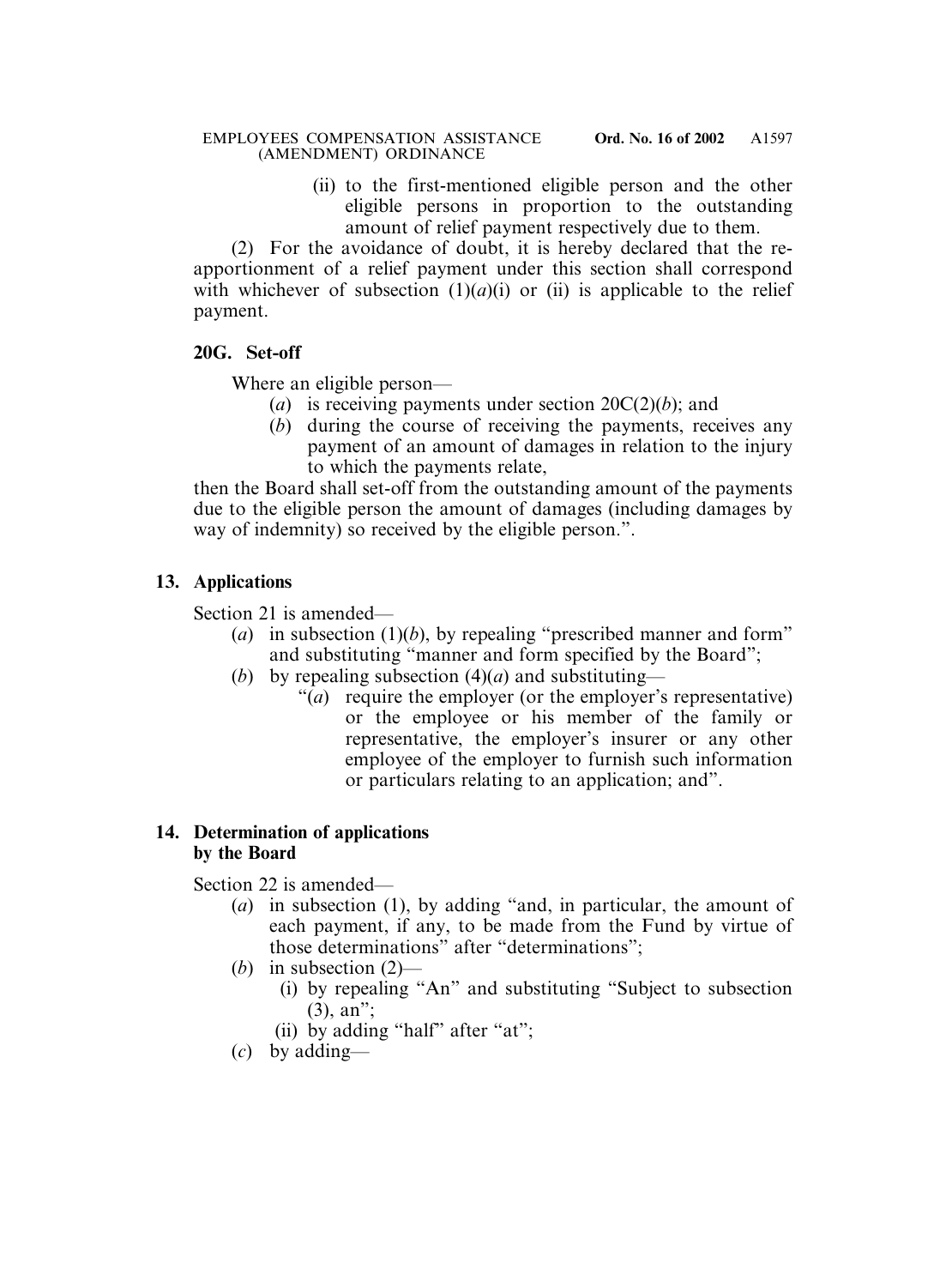"(3) No interest is payable on an amount mentioned in subsection (2)—

- (*a*) which is a relief payment;
- (*b*) where the application concerned under section 16 is made after the expiration of 180 days after the date on which the employer concerned is liable for the payment of the amount, in respect of the period beginning on that expiration and ending on the date on which the application is so made;
- (*c*) in respect of the period beginning on the date the application concerned under section 16 is made and ending upon the expiration of 180 days after that date;
- (*d*) where section 25B is applicable, in respect of the period between the expiration of the period mentioned in section 25B(1)(*c*) and the date on which an extension, if any, is granted under section 25B(2);
- (*e*) where the application concerned is under section 17, in respect of the period beginning on the date the employer makes the payment concerned of an amount of compensation or damages and ending on the date on which payment is made from the Fund in respect of that application.

(4) No surcharge mentioned in paragraph (*e*) of the definition of "compensation" in section 3 of the Employees' Compensation Ordinance (Cap. 282) shall be included in an amount mentioned in subsection (2)—

- (*a*) where the application concerned under section 16 is made after the expiration of 180 days after the date on which the employer concerned is liable for the payment of the amount, to the extent that the surcharge arises in respect of the period beginning on that expiration and ending on the date on which the application is so made;
- (*b*) to the extent that the surcharge arises in respect of the period beginning on the date of the application concerned under section 16 is made and ending upon the expiration of 180 days after the date.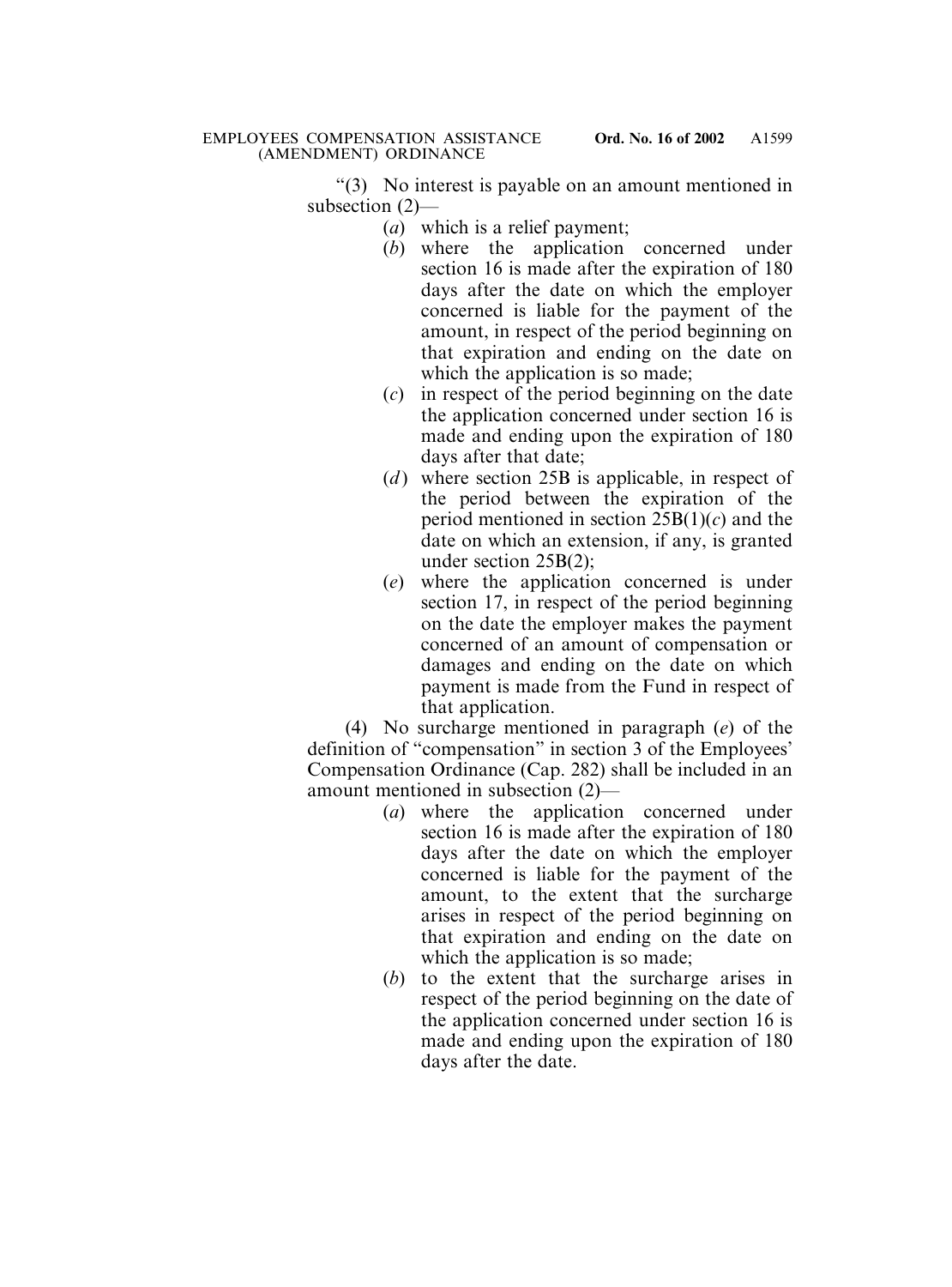(5) The interest payable on an amount mentioned in subsection (2) before the determination mentioned in that subsection is made shall be the rate mentioned in that subsection or the rate specified by the court or tribunal concerned, whichever is the lower.

(6) Subject to the provisions of this Ordinance, the Board may vary a determination under this section to take account of—

- (*a*) a person who becomes an eligible person on or after the date of the determination; or
- (*b*) the existence of an eligible person which was not known to the Board before that date.".

## **15. Costs**

Section 23(1), (4) and (6) is amended by repealing "or damages" wherever it appears.

## **16. Board liable in certain proceedings as if employer**

Section 25(1) and (4) is amended by repealing "or damages".

## **17. Sections added**

The following are added immediately after section 25—

## "**25A. Board may apply to be joined as party to proceedings**

If proceedings have been initiated to claim compensation or damages (whether initiated before, on or after the commencement of this section), the Board may apply to the court to be joined as a party to the proceedings as follows—

> (*a*) where no policy of insurance is known to be in force at the time of the accident to which the proceedings relate, the Board may apply to the court to join in the proceedings as a party in accordance with Order 15, rule 6 of the Rules of the High Court (Cap. 4 sub. leg.) or Order 15, rule 6 of the Rules of the District Court (Cap. 336 sub. leg.), as the case may require, to take over the defence as if it were the employer in the proceedings if—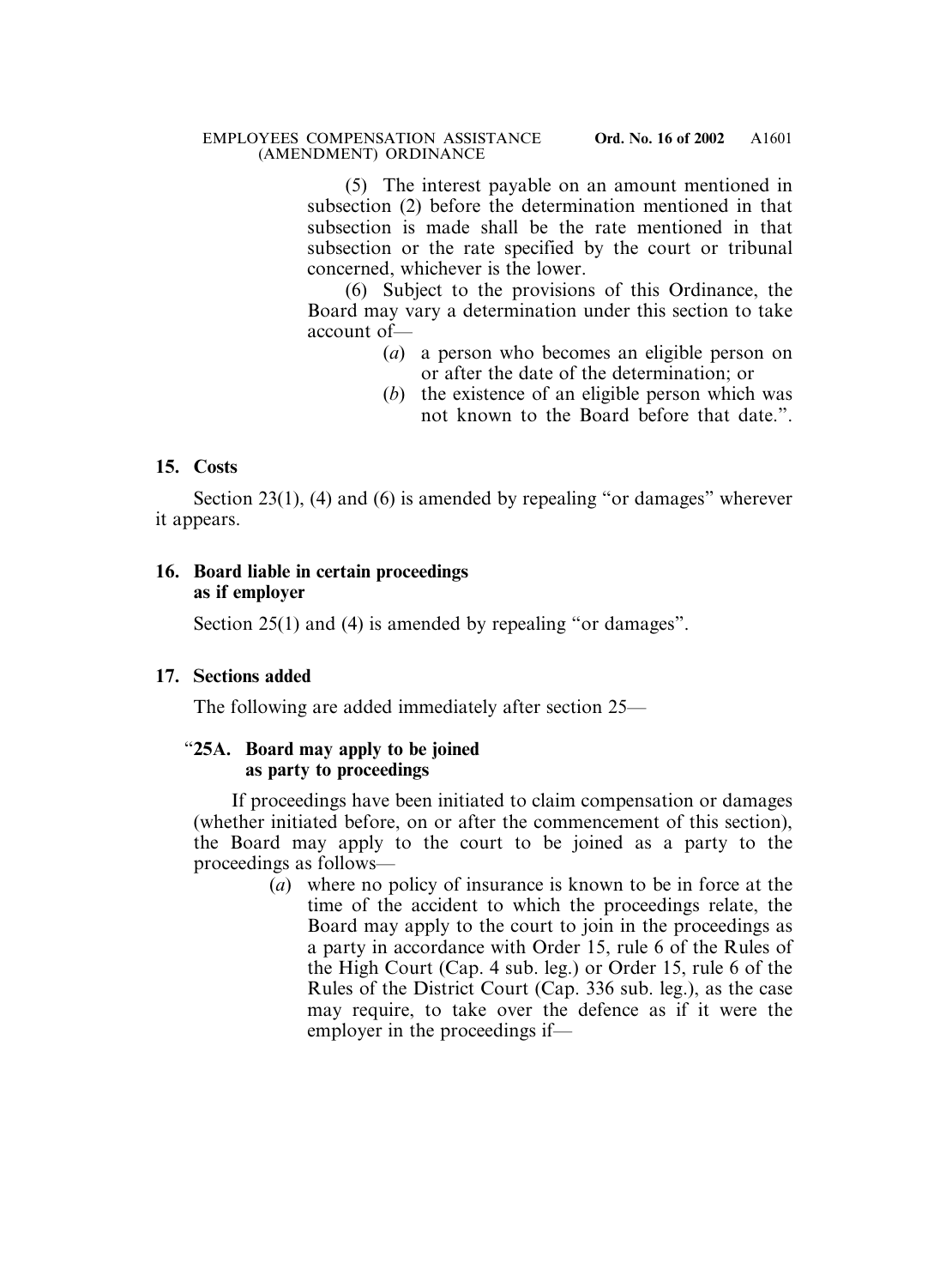- (i) the employer cannot be identified or, if identified, cannot be found;
- (ii) the employer is insolvent;
- (iii) the employer is dead or has been dissolved, wound up or struck off the register;
- (iv) the employer, for any reason, cannot be served with the notice of proceedings; or
- (v) at any time when the employer fails to attend the hearing, leaving the claim uncontested;
- (*b*) where no policy of insurance is known to be in force at the time of the accident to which the proceedings relate and the employer is present at the proceedings, the Board may apply to the court to join in the proceedings as a party in accordance with Order 15, rule 6 of the Rules of the High Court (Cap. 4 sub. leg.) or Order 15, rule 6 of the Rules of the District Court (Cap. 336 sub. leg.), as the case may require;
- (*c*) where the insurer concerned is insolvent, the Board may apply to the court to join in the proceedings as a party in accordance with Order 15, rule 6 of the Rules of the High Court (Cap. 4 sub. leg.) or Order 15, rule 6 of the Rules of the District Court (Cap. 336 sub. leg.), as the case may require.

## **25B. Notification of proceedings**

(1) Where, after the commencement of this section, a person commences by writ proceedings in respect of a claim for compensation or damages, the person shall serve on the Board and, where applicable, the insurer concerned a notice of the proceedings—

- (*a*) in writing in a form specified by the Board, signed by the person and accompanied by a copy of the writ;
- (*b*) by registered post; and
- (*c*) subject to subsection (2), not later than 30 days after the date on which the writ is filed with the court.

(2) The Board may extend the period specified in subsection (1) in the case of a person who satisfies the Board, by notice in writing served on the Board, that there are good reasons why the person cannot, or failed to, comply with subsection (1) within that period.

(3) A person who has served a notice under subsection (1) on the Board and who intends, within 45 days after the date on which the notice has been so served, to—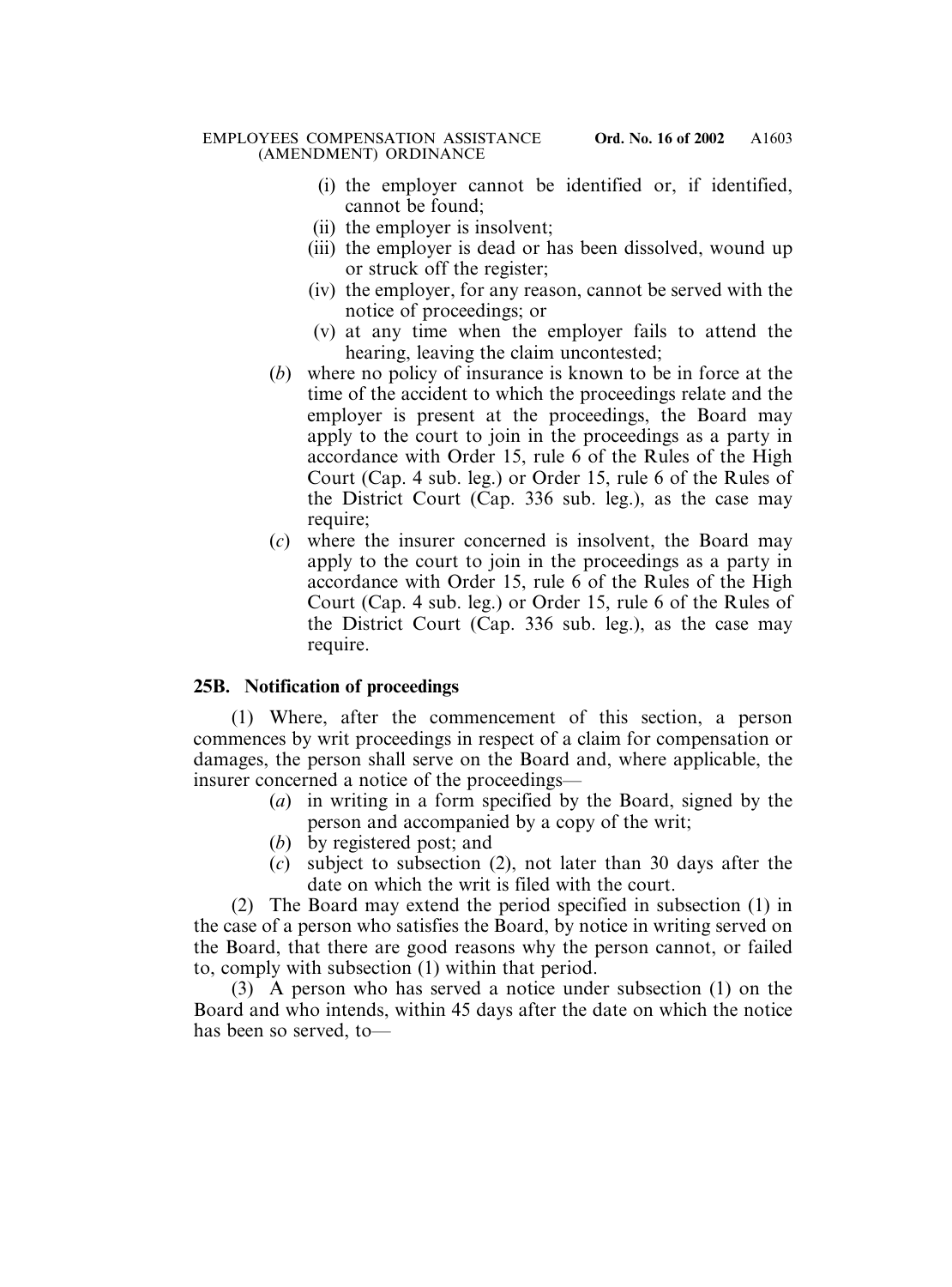- (*a*) enter into an agreement with the other party in respect of the settlement of the claim to which the notice relates; or
- (*b*) obtain any judgment against the other party in respect of the claim to which the notice relates,

shall, subject to subsection (4), not less than 10 days before the date of such agreement or judgment, as the case may be, serve a notice in writing on the Board informing the Board that the person intends to enter into an agreement or obtain a judgment, as the case may be, in respect of that claim within 45 days after the date on which the first-mentioned notice has been served on the Board.

(4) The Board may shorten the period of 10 days specified in subsection (3) in the case of a person who satisfies the Board, by notice in writing served on the Board, that there are good reasons why the person cannot, or failed to, comply with that subsection in relation to that period.

- (5) It is hereby declared that—
	- (*a*) separate notices are required under subsection (1) in respect of a claim for compensation and a claim for damages;
	- (*b*) a notice under subsection (1) may be accompanied by a notice under subsection (3).

(6) A person who fails to comply with subsection (1) or (3) in respect of a claim mentioned in that subsection shall not be entitled to any payment under this Ordinance in respect of the claim, and notwithstanding the other provisions of this Ordinance.

(7) Upon receipt of a notice under this section, the Board shall carry out such inquiries as it considers necessary to facilitate the proper carrying out of the functions of the Board in relation to the claim to which the notice relates.

(8) For the purpose of carrying out inquiries under this section, the Board may—

- (*a*) require the employer (or the employer's representative) or the employee or his member of the family or representative, the employer's insurer or any other employee of the employer to furnish such information or particulars relating to the claim; and
- (*b*) make such inquiries from any other person connected or associated with the claim,

as the Board considers necessary.".

## **18. Priority of payments from the Fund**

Section  $26(2)(a)$  and (*b*) is repealed and the following substituted—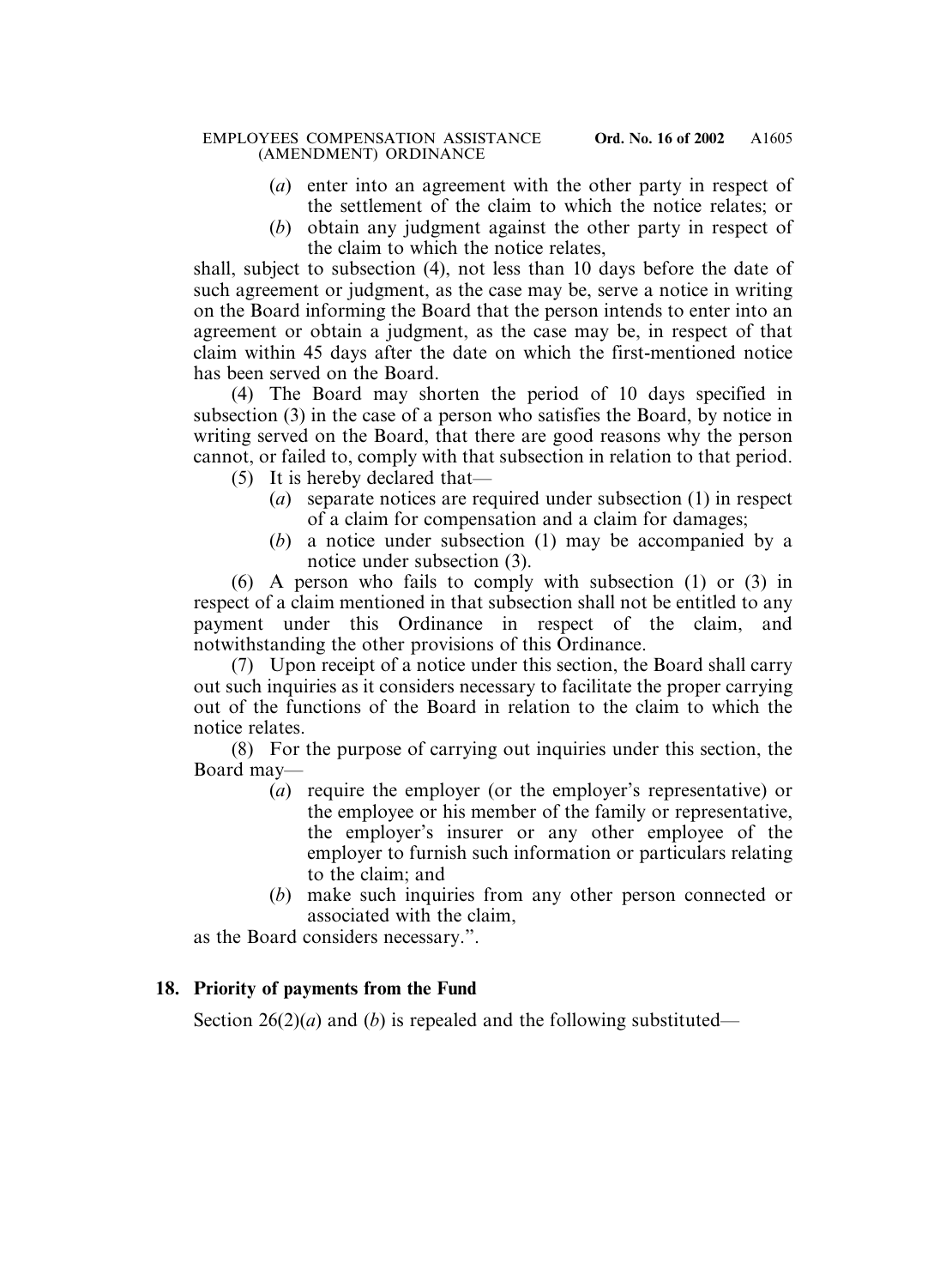- "(*a*) amounts liable to be paid in respect of applications under section 16 shall have priority over amounts liable to be paid in respect of applications under section 17, 18 or 20A;
	- (*b*) amounts of compensation liable to be paid in respect of applications under section 18 shall have priority over amounts of damages liable to be paid in respect of applications under section 18 and amounts liable to be paid in respect of applications under section 17 or 20A;
	- (*ba*) amounts of compensation liable to be paid in respect of applications under section 17 shall have priority over amounts of damages liable to be paid in respect of applications under section 17, amounts of damages liable to be paid in respect of applications under section 18 and amounts liable to be paid in respect of applications under section 20A;
	- (*bb*) amounts liable to be paid in respect of applications under section 20A where section  $20C(1)$  or  $(2)(a)$  is applicable shall have priority over amounts liable to be paid in respect of applications under that section where section  $20C(2)(b)$  is applicable and amounts of damages liable to be paid in respect of applications under section 17 or 18;
	- (*bc*) amounts of damages liable to be paid in respect of applications under section 18 shall have priority over amounts of damages liable to be paid in respect of applications under section 17 and amounts liable to be paid in respect of applications under section 20A where section  $20C(2)(b)$  is applicable;
	- $(bd)$  amounts liable to be paid under section 20A where section  $20C(2)(b)$ is applicable shall have priority over amounts of damages liable to be paid in respect of applications under section 17; and".

## **19. Payments in anticipation of entitlement under section 16, etc.**

Section 28 is amended—

- (*a*) in subsection (1), by repealing "this Part" and substituting "section 16, 17 or 18";
- (*b*) by repealing subsection (2) and substituting—
	- "(2) Any offer by the Board of payment under subsection (1) shall specify the section to which the Board considers that the person is or might be so entitled and, accordingly, any payment made under that subsection shall, for the purposes of section 26, be regarded as an amount as if the Board is liable to pay under the section so specified.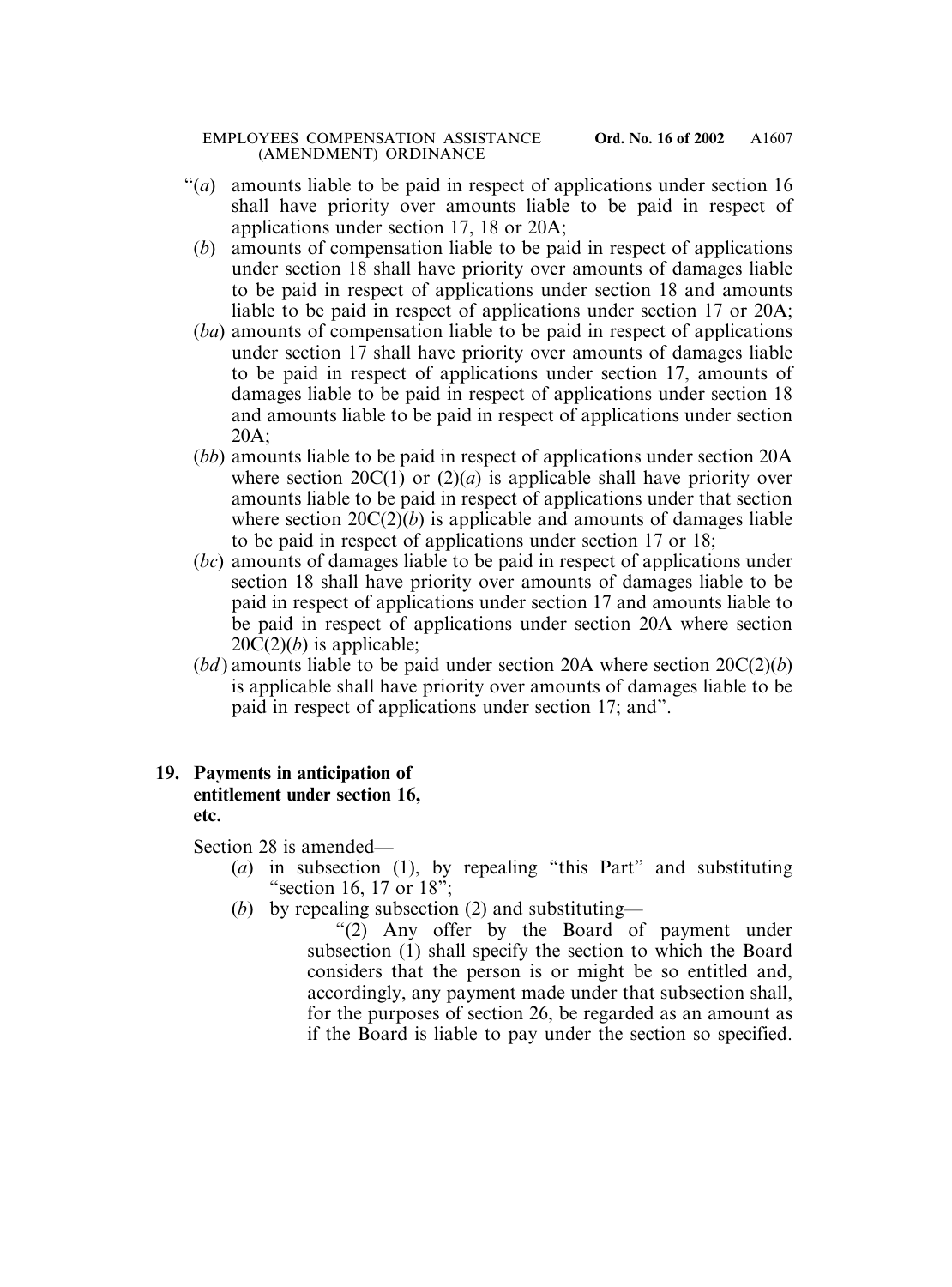(3) If a person accepts an offer made under subsection (1) and receives payment accordingly, that person shall not have the right to make an application under section 16, 17 or 18, as the case may require, in respect of the claim to which the offer relates.

(4) If an offer made under subsection (1) is not accepted by a person, and in subsequent proceedings in respect of the claim to which the offer relates the person is awarded an amount not more than the amount offered by the Board, then the Board—

- (*a*) shall not be required to pay more than the amount as awarded by the court or tribunal concerned; and
- (*b*) shall not be liable to pay the costs incurred by the person after the date of the offer to which the claim relates.

(5) Where the Board takes part in proceedings in respect of a claim for compensation, the Board shall have the right to agree costs with the parties involved in the proceedings prior to taxation.".

## **20. Interpretation**

Section 31 is amended by adding ", unless the context otherwise requires" after "Part".

## **21. Application of this Part**

Section 33 is amended—

- (*a*) in paragraph (*b*), by repealing "or" at the end;
- (*b*) in paragraph (*c*), by repealing "applies." and substituting "applies; or";
- (*c*) by adding—
	- " $(d)$  any compensation or damages for injury to an employee who has been engaged outside Hong Kong by an employer who—
		- (i) is outside Hong Kong; and
		- (ii) has no place of business in Hong Kong (and whether or not the employer's business is for gain).".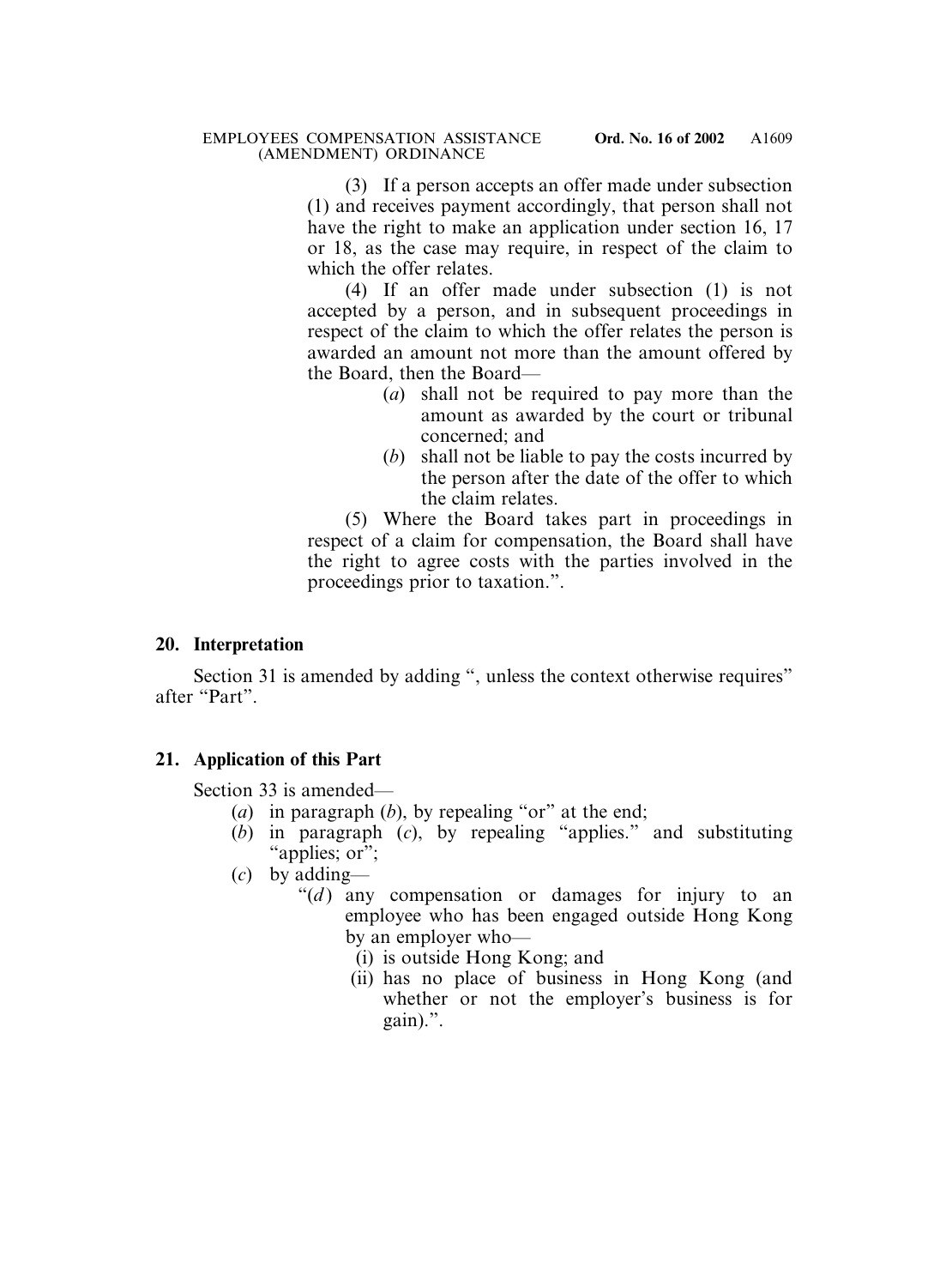## **22. Survival of rights**

Section 35 is amended—

- (*a*) by renumbering it as section 35(1);
- (*b*) in subsection (1), by repealing "On" and substituting "Subject to subsection (2), on";
- (*c*) by adding—

"(2) Subsection (1) does not apply in the case of any rights and entitlement of a person in respect of a relief payment.".

## **23. Section added**

The following is added immediately after section 36—

# "**36A. Surcharge**

(1) An employer who contravenes section 40(1) of the Employees' Compensation Ordinance (Cap. 282) shall be liable to pay a surcharge to the Board in accordance with this section.

(2) Subject to subsections (3) and (4), the amount of surcharge payable by an employer under subsection (1) shall be 3 times the levy payable to the Board under the Employees' Compensation Insurance Levies Ordinance (Cap. 411) on the premium paid in respect of the policy of insurance obtained to cause the cessation of the contravention referred to in that subsection to which the surcharge relates.

(3) Subject to subsection (4), the amount of surcharge payable by an employer under subsection (1) shall be the prescribed surcharge where—

- (*a*) the employer fails to comply with a requirement under subsection (5) in any case where paragraph (*b*) is not applicable and the Board is otherwise unable to obtain the information and particulars necessary for subsection (2) to apply in the case of the employer; or
- (*b*) the employer is not required to comply with section 40(1) of the Employees' Compensation Ordinance (Cap. 282) to cause the cessation of the contravention referred to in that subsection to which the surcharge relates.
- (4) Where—
	- (*a*) an employer has contravened section 40(1) of the Employees' Compensation Ordinance (Cap. 282) ("first contravention");
	- (*b*) a notice in writing under subsection (6)(*a*) has been served on the employer in respect of the first contravention; and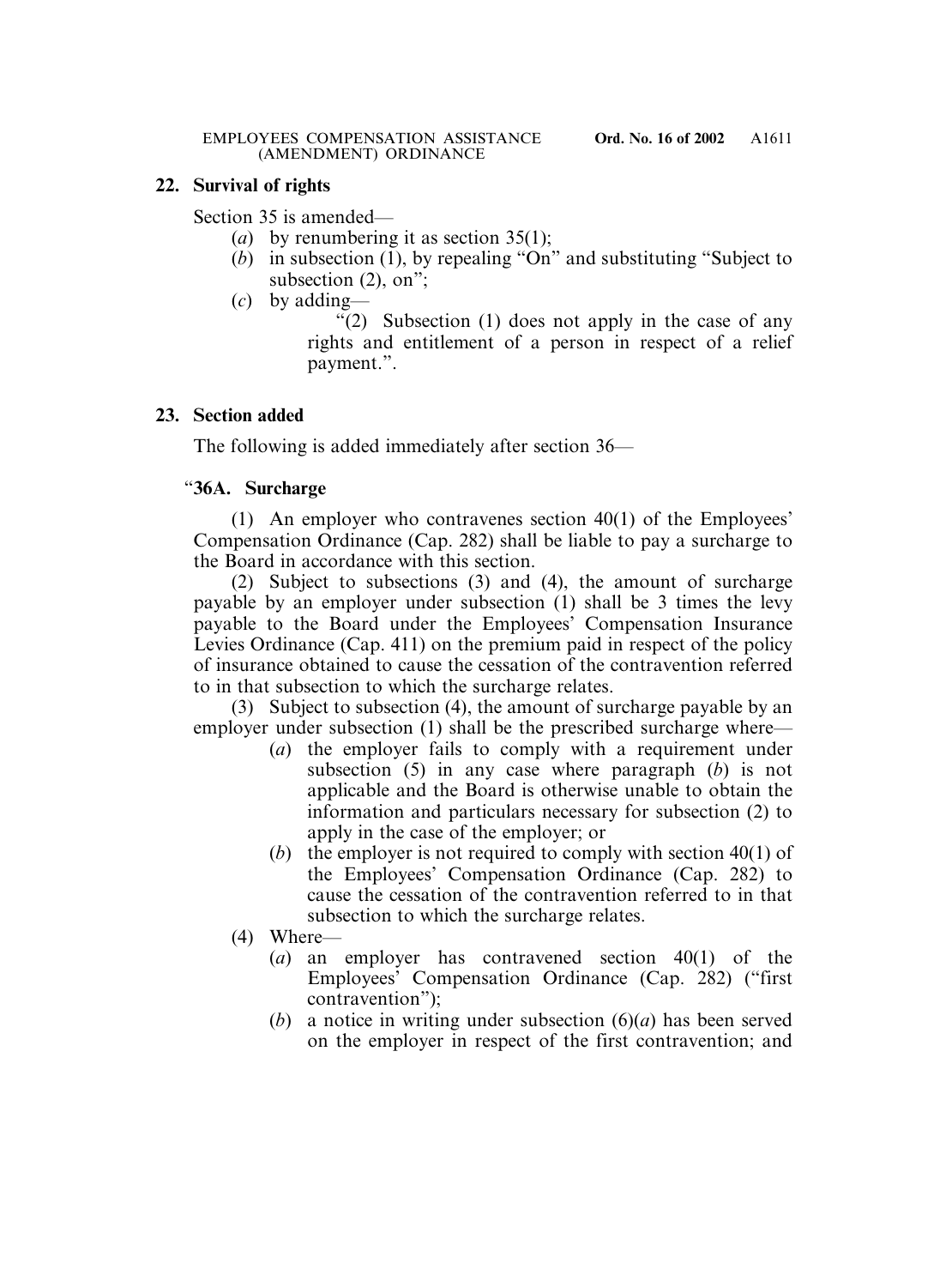(*c*) the employer has, not later than 24 months after the date on which that notice was so served, again contravened section 40(1) of that Ordinance ("second contravention"),

then, in the case of the second contravention, the amount of surcharge payable by the employer under subsection (1) by virtue of subsection (2) or (3) shall be multiplied by a factor of 2.

(5) The Board may serve a notice in writing on an employer or insurer requiring the employer or insurer, as the case may be, to furnish information and particulars—

- (*a*) which enables the Board to determine, to its satisfaction, the amount of surcharge payable by the employer under subsection (1); and
- (*b*) within the period specified in the notice, being a period reasonable in all the circumstances of the case.

(6) Where a surcharge is payable under this section by an employer—

- (*a*) the Board shall serve a notice in writing ("demand notice") on the employer, accompanied by a copy of this section in the Chinese and English languages, advising the employer—
	- (i) of the surcharge, its amount, the grounds therefor and the period, being a period of not less than 30 days after the date of service of the demand notice, within which the employer shall pay the surcharge to the Board; and
	- (ii) that the employer may, not later than 14 days after the date of service of the demand notice, serve a notice in writing ("review notice") on the Board requesting the Board to review, on the grounds specified in the review notice, the amount of the surcharge or the grounds therefor or both;
- (*b*) the Board shall carry out a review requested in a review notice and serve a notice in writing ("final notice") on the employer—
	- (i) advising the employer that the demand notice is—
		- (A) confirmed;
		- (B) varied in the manner specified in the final notice and for the reasons stated therein; or
		- (C) withdrawn; and
	- (ii) not later than 30 days after receipt of the review notice.

(7) An employer who is not satisfied with a determination of the Board as specified in a final notice under subsection (6)(*b*) may appeal against the determination to the District Court not later than 30 days after the final notice is served on the employer.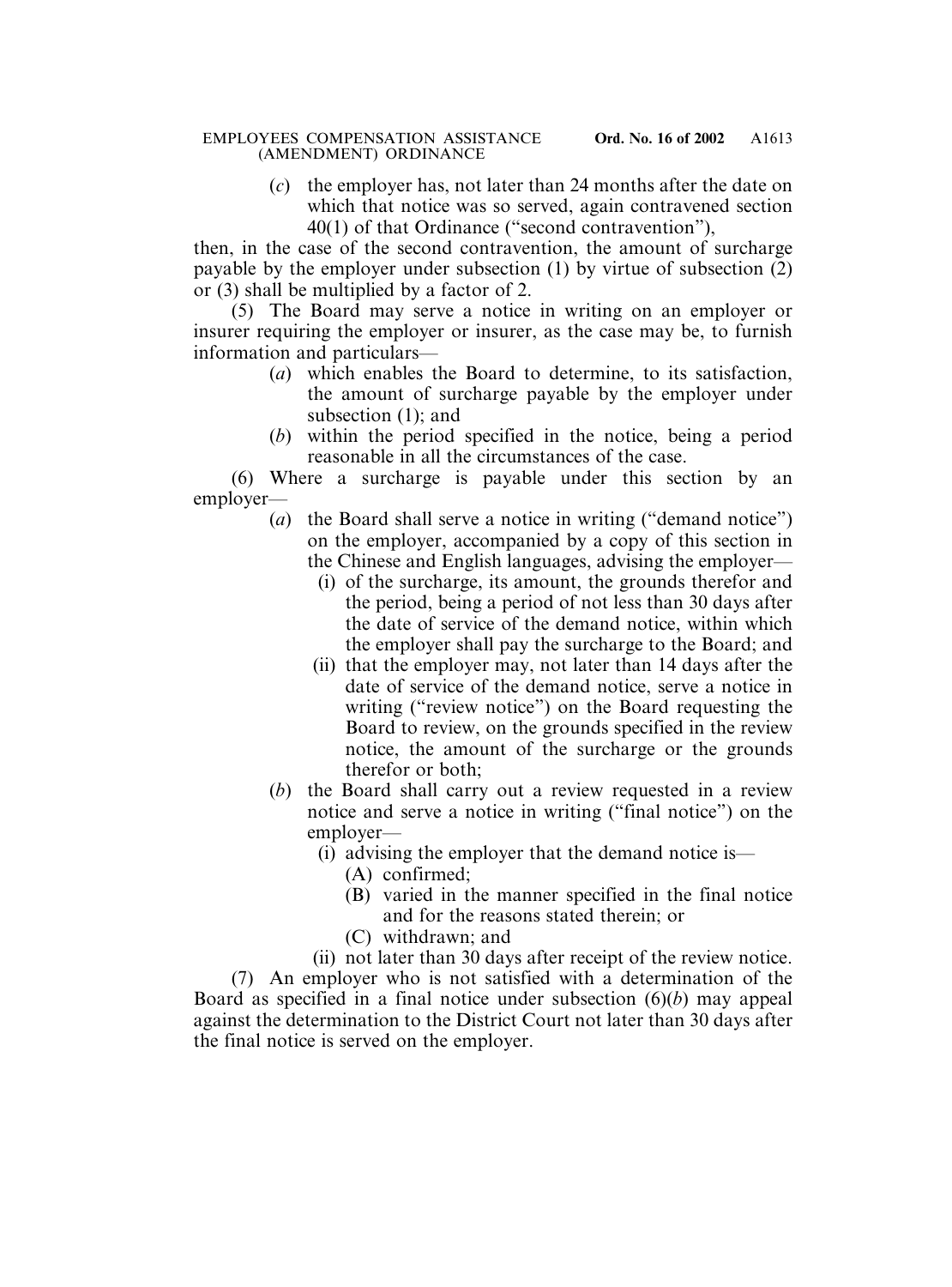(8) The District Court may in a particular case extend the period specified in subsection (7) where it thinks fit to do so.

- (9) On an appeal under subsection (7), the District Court may—
	- (*a*) by order confirm, vary or cancel the determination of the Board as specified in the final notice the subject of the appeal;
	- (*b*) make such order as to costs as it thinks fit.

(10) A surcharge under this section shall be recoverable as a civil debt due to the Board.

(11) In this section, "employer" (僱主) includes a former employer.".

## **24. Subrogation**

Section 37 is amended—

(*a*) by repealing subsections (1), (2) and (3) and substituting—

"(1) Where a payment is made from the Fund under Part IV to any person ("the recipient"), being payment of an amount of compensation or damages which an employer, insurer or third party is liable to pay the recipient, all the rights and remedies of the recipient with respect to—

- (*a*) the compensation or damages existing immediately before the payment are, to the extent of the amount of the payment; and
- (*b*) any sum payable in respect of interest or costs in respect of the compensation or damages are,

transferred to and vested in the Board for the benefit of the Fund.

(2) Where a payment is made from the Fund under Part IV to or on behalf of an employer, being payment of an amount for which an insurer is liable to indemnify the employer under a policy of insurance, all the rights and remedies of the employer with respect to—

- (*a*) the amount for which the insurer is so liable existing immediately before the payment are, to the extent of the amount of the payment; and
- (*b*) any sum payable in respect of interest or costs in respect of the amount are,

transferred to and vested in the Board for the benefit of the Fund.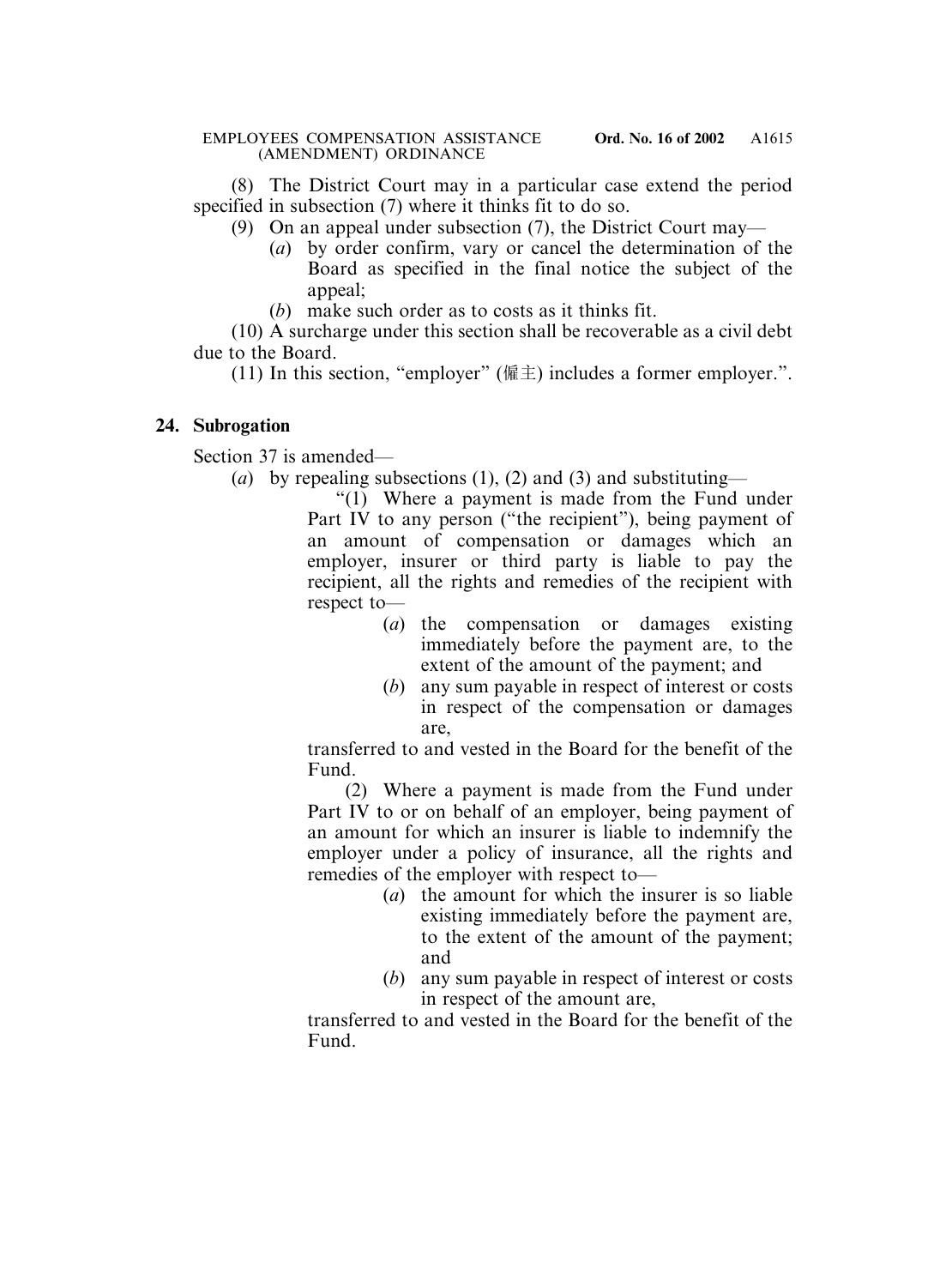(3) The Board may take such steps as it considers necessary to enforce the rights and remedies transferred and vested in it under this section, including steps where the Board permits in writing the recipient or employer from whom the rights and remedies were transferred to take proceedings to recover, for the benefit of the Fund, the amount (or any part thereof) to which the rights and remedies relate.";

- (*b*) by adding—
	- "(6) For the purposes of this section—
		- (*a*) any payment made under section 28 to a person shall be deemed as a payment which the employer is liable to make to the person;
		- (*b*) a relief payment shall be deemed to be payment of an amount of damages,

and the provisions of this section shall be construed accordingly.".

# **25. Section added**

The following is added—

## "**37A. Recovery of payment**

Where an eligible person receives any amount of damages in respect of an injury for which a relief payment has already been made, then the Board shall be entitled to recover from the eligible person as a civil debt such part, if any, of that amount which, taken together with the relief payment, is in excess of the amount of damages to which the eligible person is entitled.".

# **26. Recovery of payment made by mistake**

Section 38 is amended—

- (*a*) in subsection (1), by repealing "Subject to subsection (2), where" and substituting "Where";
- (*b*) by repealing subsection (2).

# **27. Offences**

Section 40 is amended—

(*a*) in subsection (1), by repealing "of \$100,000" and substituting "at level 6";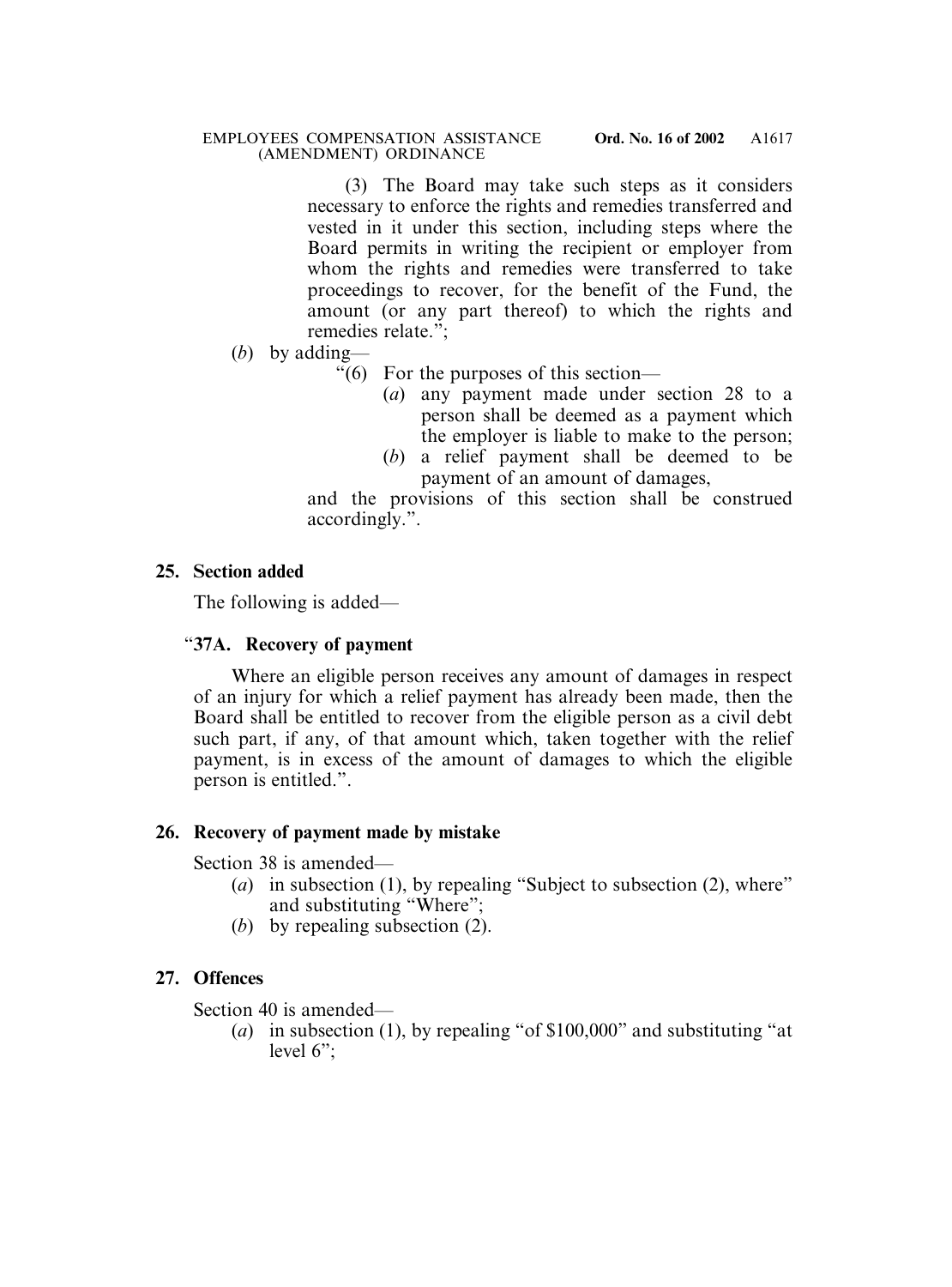- (*b*) in subsection (2)—
	- (i) by adding "or 25B(8) or, where the person is an insurer, 36A(5)" after "section 21(4)";
	- (ii) by repealing "of \$5,000" and substituting "at level 2".

## **28. Regulations**

Section 41(2) is amended by repealing "of \$10,000" and substituting "at level 3".

# **29. Section added**

The following is added—

# "**45A. Amendment of Schedule 4**

The Secretary may, by notice published in the Gazette, amend Schedule 4.".

# **30. Section added**

The following is added—

## "**46A. Transitional provisions in relation to Employees Compensation Assistance (Amendment) Ordinance 2002**

(1) Where before the commencement of section 6 of the Employees Compensation Assistance (Amendment) Ordinance 2002 (16 of 2002) an employer is liable for the payment of an amount of compensation or damages for the purposes of section 16 as in force immediately before that commencement, then—

- (*a*) the provisions of this Ordinance as amended by that Ordinance shall not apply to or in relation to any such compensation or damages;
- (*b*) the provisions of this Ordinance as in force immediately before that commencement shall apply to and in relation  $to$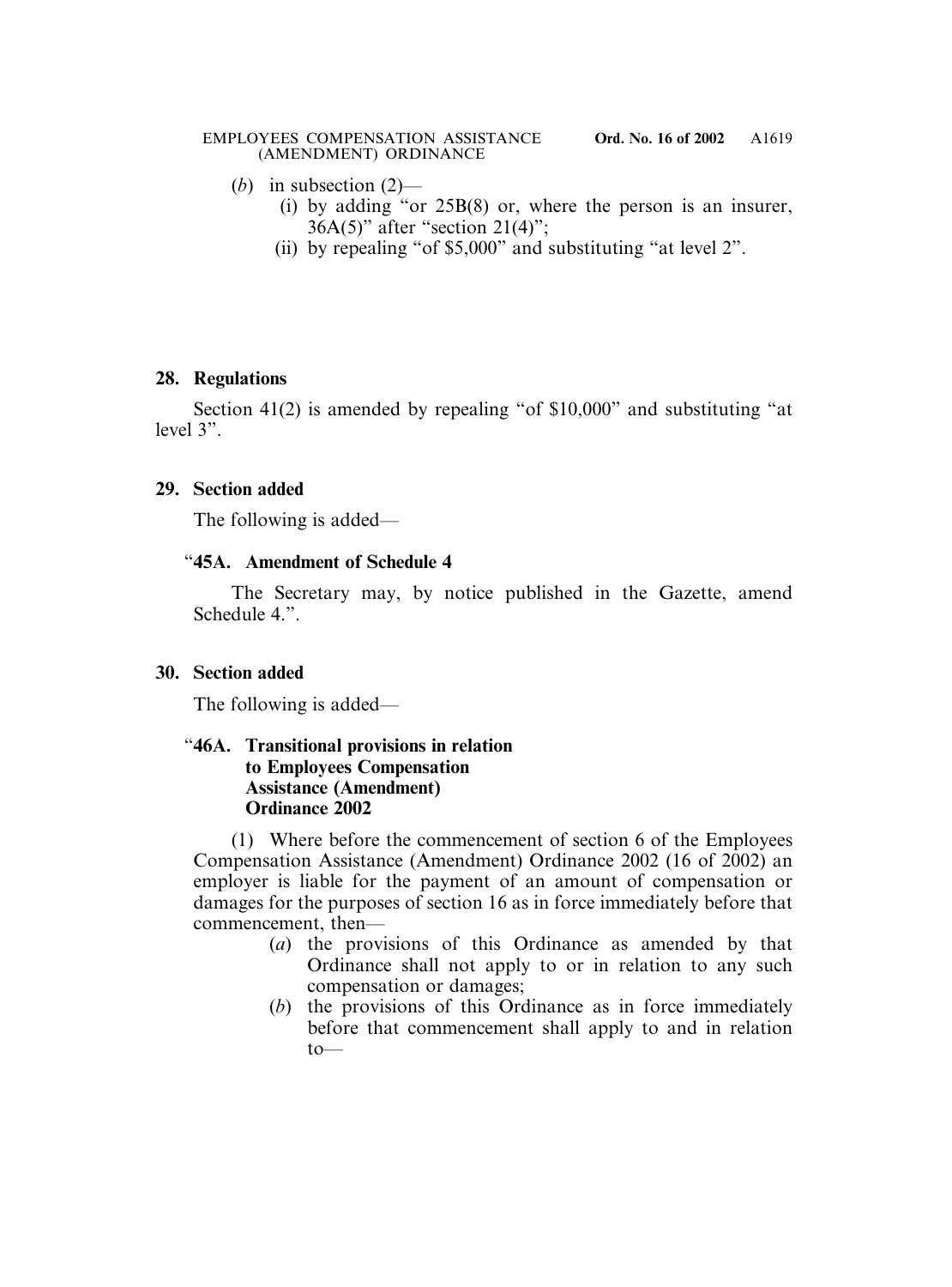- (i) any such compensation or damages; and
- (ii) any application or claim made in relation thereto under this Ordinance as so in force, and whether or not the application or claim is made before, on or after that commencement.

(2) Sections 17, 18, 18A, 19, 20, 22(3)(*e*) and 23(7) to (11) inclusive are repealed.

- (3) Section 26(2) is amended—
	- (*a*) in paragraph (*a*), by repealing "17, 18 or";
	- (*b*) by repealing paragraphs (*b*) and (*ba*);
	- (*c*) in paragraph (*bb*), by repealing "and amounts of damages liable to be paid in respect of applications under section 17 or 18";
	- (*d* ) by repealing paragraphs (*bc*) and (*bd* ).
- (4) Section 28 is amended—
	- (*a*) in subsection (1), by repealing ", 17 or 18";
	- (*b*) by repealing subsection (2);
	- (*c*) in subsection (3), by repealing ", 17 or 18, as the case may require,".
- (5) Sections 31, 37(2) and (5) and  $41(1)(a)(iv)$  are repealed.

(6) Section 43(*b*) is amended by repealing "or employer's insurer, as the case may be,".

- (7) Schedule 2 is repealed.
- (8) Where before the commencement of this subsection—
	- (*a*) a notice under section 20 is published in the Gazette in respect of an insurer; and
	- (*b*) an employer is entitled to make an application under section 17 or 18 in relation to a policy of insurance issued by that insurer,

then the provisions of this Ordinance as in force immediately before that commencement shall apply to and in relation to that entitlement.

(9) Where before the commencement of this subsection there is in force a policy of insurance in relation to an injured employee indemnifying the employee's employer in respect of the employer's liability for payment of an amount of compensation or damages in respect of the injury concerned for which he would be liable under section 16 or 20A, as the case may be, then, on and after that commencement, no person is entitled to make an application under that section in respect of any compensation or damages arising from that injury.".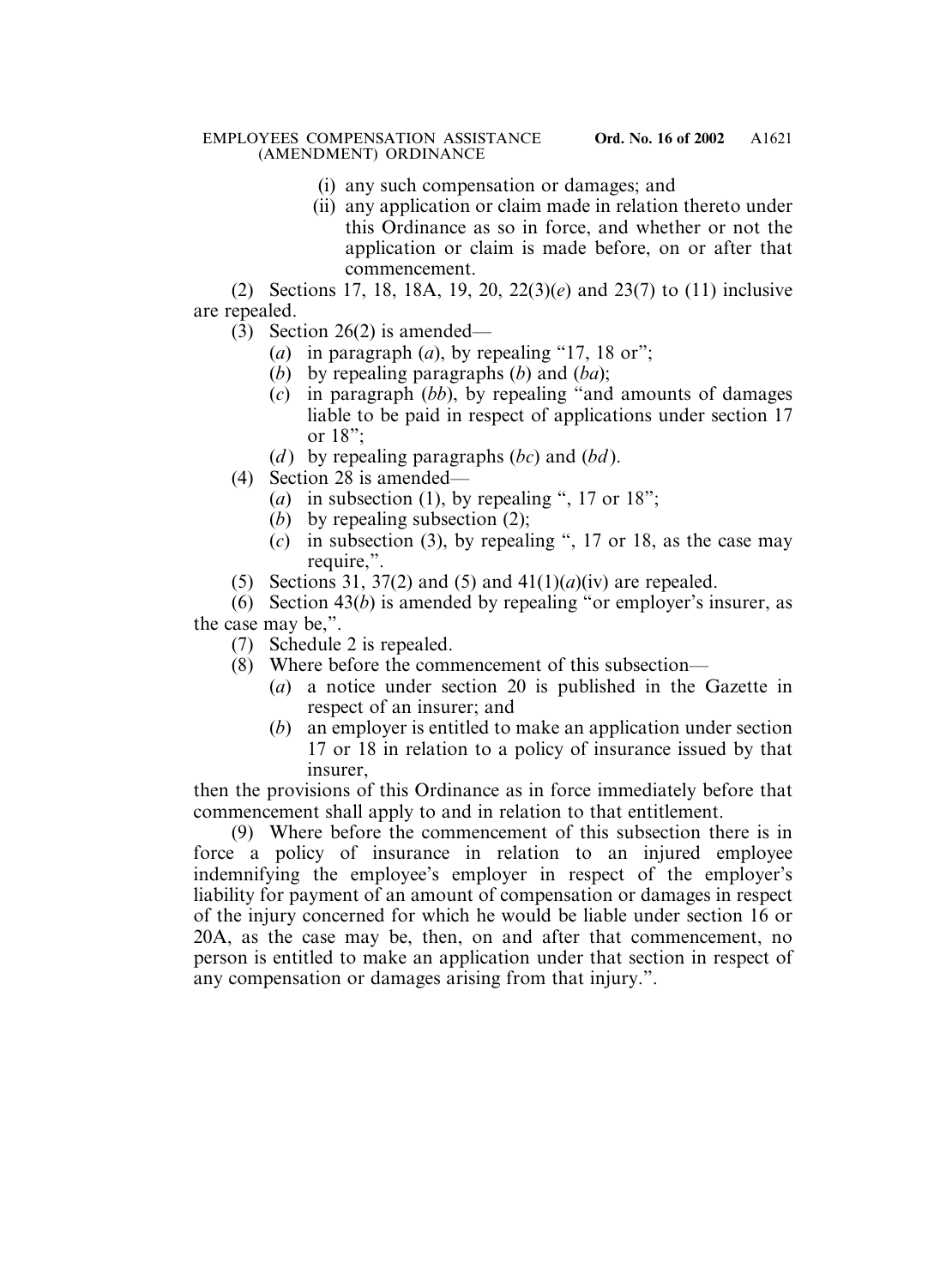### **31. Provisions regarding the Board and its members**

Schedule 1 is amended, in paragraph 4, by repealing "4" and substituting  $55"$ 

### **32. Schedule added**

The following is added—

"SCHEDULE 4 [ss. 2 & 45A]

PRESCRIBED MONTHLY AMOUNT, PRESCRIBED RELIEF PAYMENT AND PRESCRIBED **SURCHARGE** 

PART 1

PRESCRIBED MONTHLY AMOUNT \$10,000

PART 2

PRESCRIBED MONTHLY AMOUNT (EXTRA) \$10,000

PART 3

PRESCRIBED RELIEF PAYMENT \$1,500,000

#### PART 4

PRESCRIBED SURCHARGE \$10,000 where section  $36A(3)(a)$  of this Ordinance is applicable and \$5,000 where section 36A(3)(*b*) of this Ordinance is applicable".

## **33. Consequential amendments**

The enactments specified in the Schedule are amended as set out in the Schedule.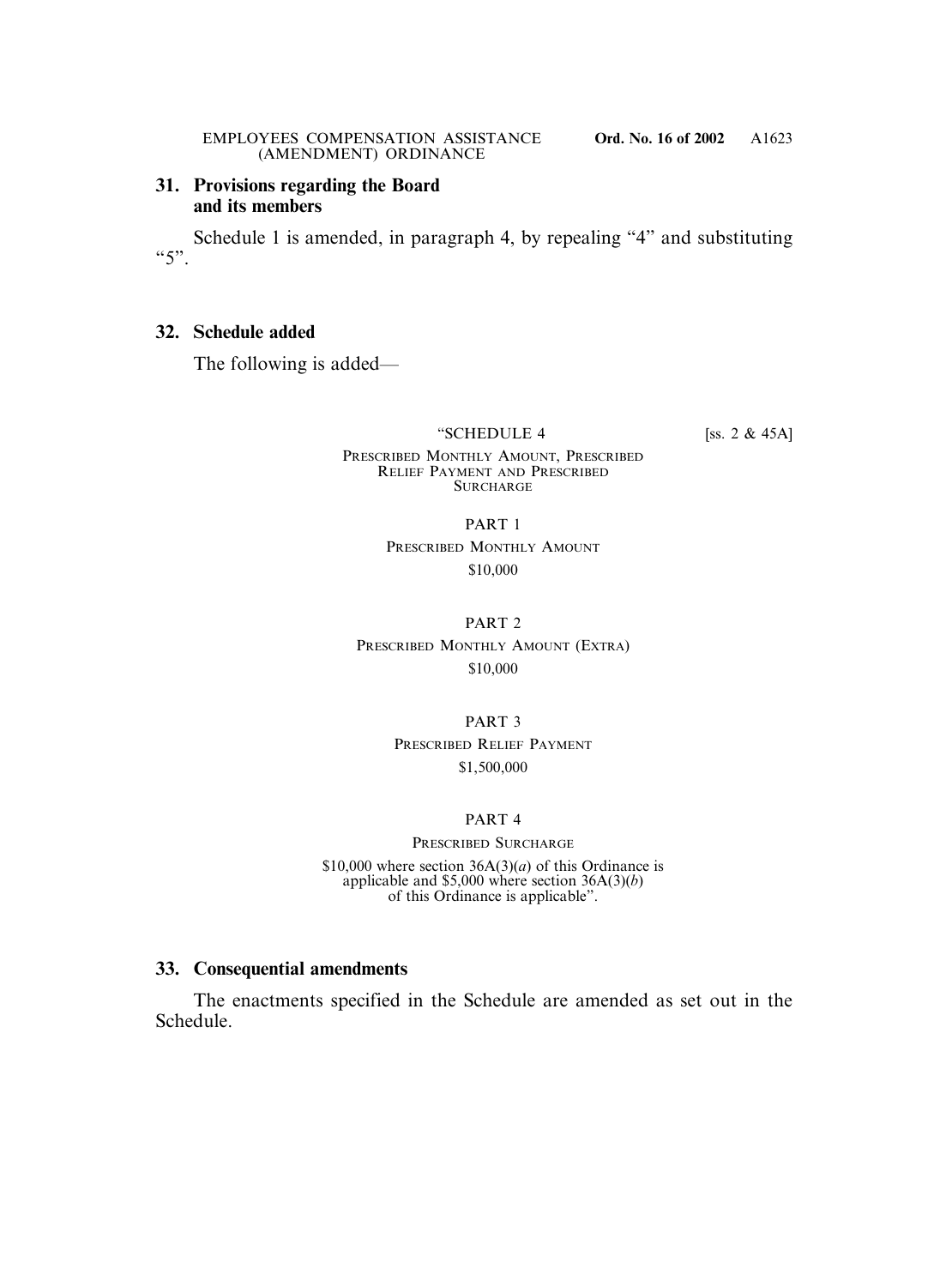#### SCHEDULE [s. 33]

#### CONSEQUENTIAL AMENDMENTS

#### **Employees**' **Compensation Ordinance**

#### 1. **Interpretation**

Section 3(1) of the Employees' Compensation Ordinance (Cap. 282) is amended by adding— ""ECAFB" (管理局) means the Employees Compensation Assistance Fund Board constituted by section 3(1) of the Employees Compensation Assistance Ordinance (Cap. 365);".

#### 2. **Payment of compensation and objection to determination of Commissioner**

Section 6D is amended—

(*a*) by repealing subsection (4) and substituting—

- "(4) An objection to a determination under section  $6B(1)(a)$  may be made in writing—
	- $(a)$  by the employer, any person who has made an application under section  $6B(1)$  or the ECAFB;
	- (*b*) within 30 days after—
		- (i) in the case of the employer or any person who has made an application under section  $6B(1)$ , the date of issue of the Certificate of Compensation Assessment for Fatal Case concerned;
		- (ii) in the case of the ECAFB, the date on which an application is made under section 16 of the Employees Compensation Assistance Ordinance (Cap. 365) by a member of the family of the deceased employee,

or within such further time as the Commissioner, in the circumstances of any particular case, thinks fit; and

- (*c*) stating the grounds of the objection.";
- (*b*) in subsection  $(6)$ -
	- (i) in paragraph (*a*), by repealing "and to the employer if the employer" and substituting ", to the employer if the employer is not the objector and to the ECAFB if the ECAFB, as the case requires,";
	- (ii) in paragraph (*c*), by repealing "and each of the members of the family" and substituting ", each of the members of the family and the ECAFB, as the case requires,";
- (*c*) in subsection (9), by repealing "or any person named in the Certificate" and substituting "any person named in the Certificate, or the ECAFB".

#### 3. **Determination by Commissioner of claims for funeral and medical attendance expenses**

Section 6E is amended—

- (*a*) by repealing subsection (10) and substituting—
	- $\degree$ (10) An objection to a determination under subsection (1) may be made in writing—
		- (*a*) by the employer, any person who has made an application under that subsection or the ECAFB;
		- (*b*) within 30 days after—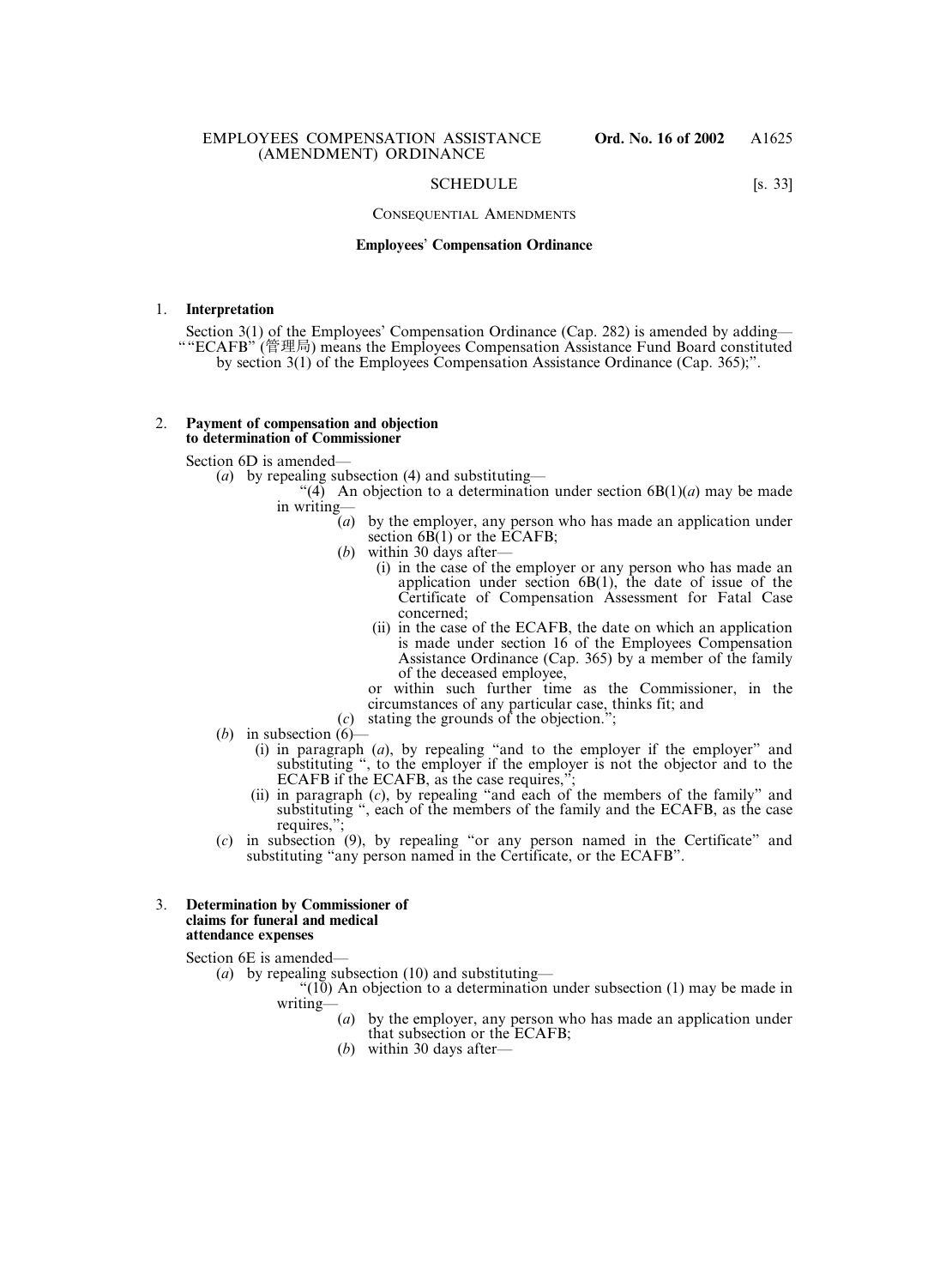- (i) in the case of the employer or any person who has made an application under that subsection, the date of issue of the Certificate for Funeral and Medical Attendance Expenses concerned;
- (ii) in the case of the ECAFB, the date on which an application is made under section 16 of the Employees Compensation Assistance Ordinance (Cap. 365) by a person who is entitled to the reimbursement of the expenses of the funeral of the deceased employee or of the expenses of the medical attendance on the deceased employee,

or within such further time as the Commissioner, in the circumstances of any particular case, thinks fit; and

- (*c*) stating the grounds of the objection.";
- (*b*) in subsection  $(12)$ 
	- (i) in paragraph (*a*), by repealing "and to the employer if the employer" and substituting ", to the employer if the employer is not the objector and to the ECAFB if the ECAFB, as the case requires,";
	- (ii) in paragraph (*c*), by repealing "and each of the persons who has made an application under subsection (1)" and substituting ", each of the person who has made an application under subsection (1) and the ECAFB, as the case requires."
- (*c*) in subsection (15), by repealing "or the persons named in the Certificate" and substituting "the persons named in the Certificate, or the ECAFB".

#### 4. **Determination of claims in respect of minor injuries**

Section 16A is amended—

- (*a*) by repealing subsection (3) and substituting—
	- "(3) An objection to the amount of compensation assessed under subsection (1) may be made in writing—
		- (*a*) by the employer, the employee or the ECAFB;
			- (*b*) within 14 days after—
				- (i) in the case of the employer or employee, the date of issue of the certificate issued under subsection (2);
				- (ii) in the case of the ECAFB, the date on which an application is made under section 16 of the Employees Compensation Assistance Ordinance (Cap. 365) by the employee,

or within such further time as the Commissioner, in the circumstances of any particular case, thinks fit;

- (*c*) stating the grounds of the objection; and
- (*d*) by the objector sending a copy of the objection—
	- (i) where the objector is the employer, to the employee;
	- (ii) where the objector is the employee, to the employer;
	- (iii) where the objector is the ECAFB, to the employer and the employee.";
- (*b*) in subsection (5), by adding "and, where applicable, the ECAFB" after "employee";
- (*c*) in subsection (8), by adding ", the ECAFB" after "employee".

#### 5. **Cancellation of minor injuries claim certificate by the Court**

Section 16B(1) is amended by repealing "or the Commissioner" and substituting ", the Commissioner or the ECAFB".